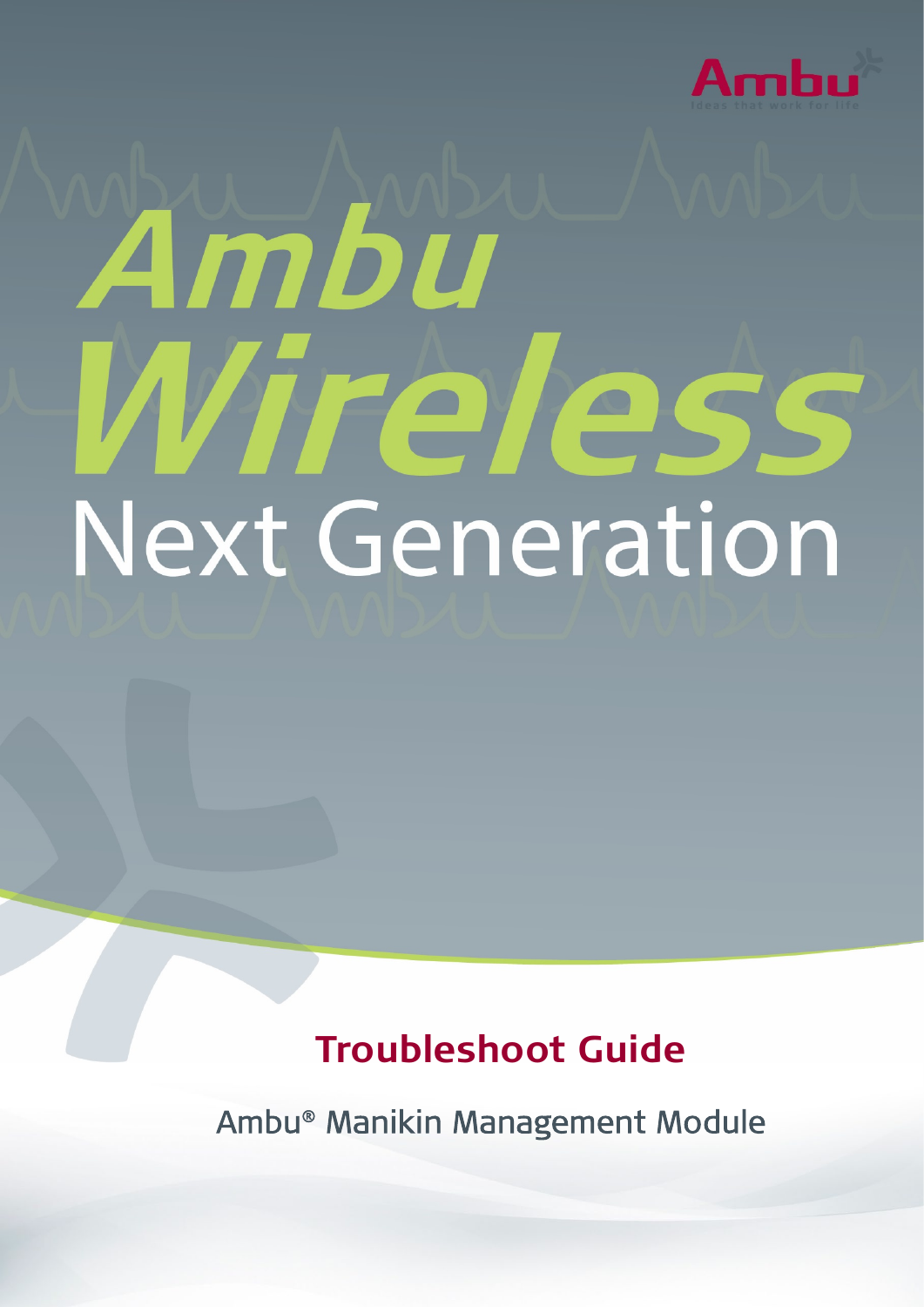

# **Content**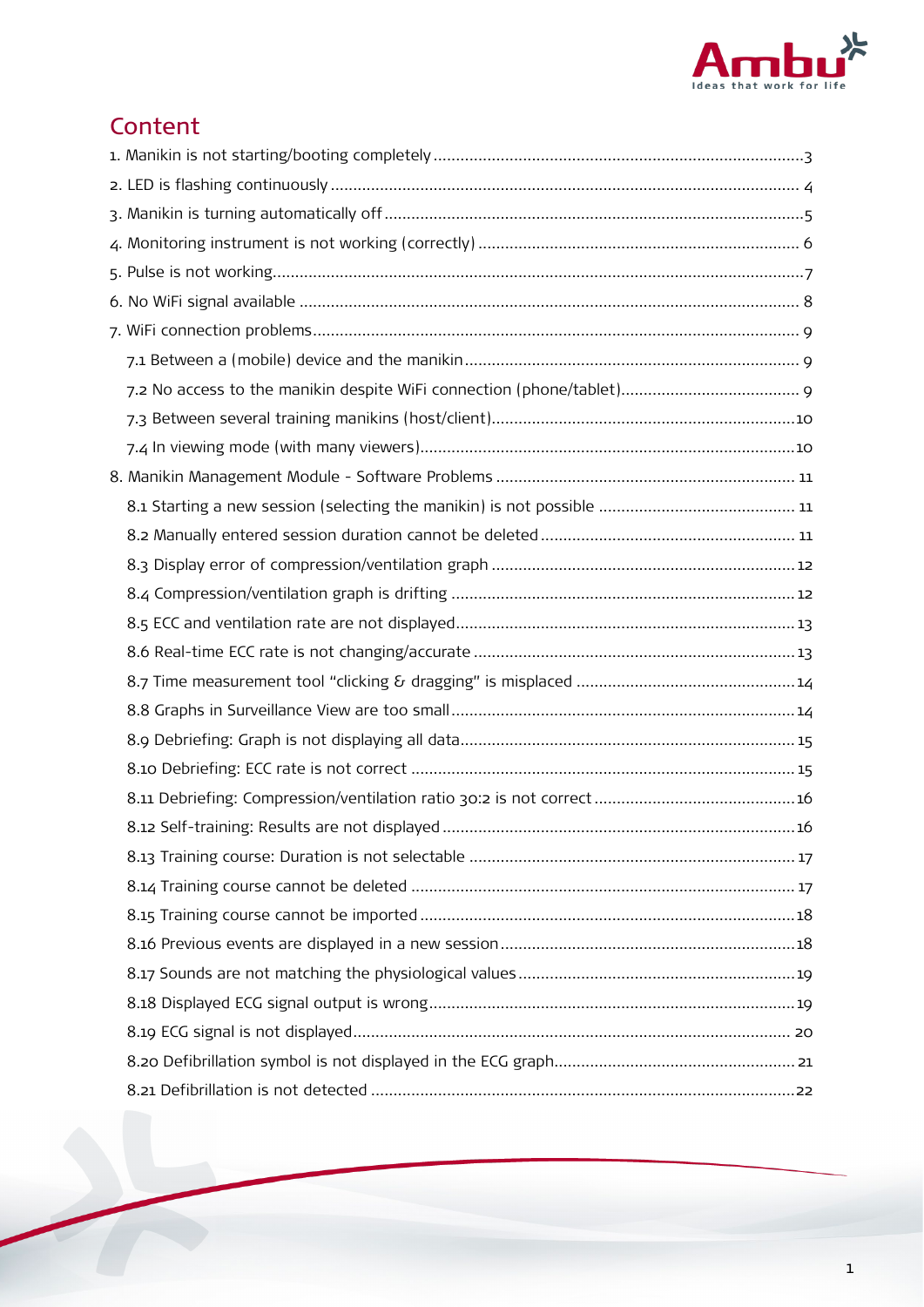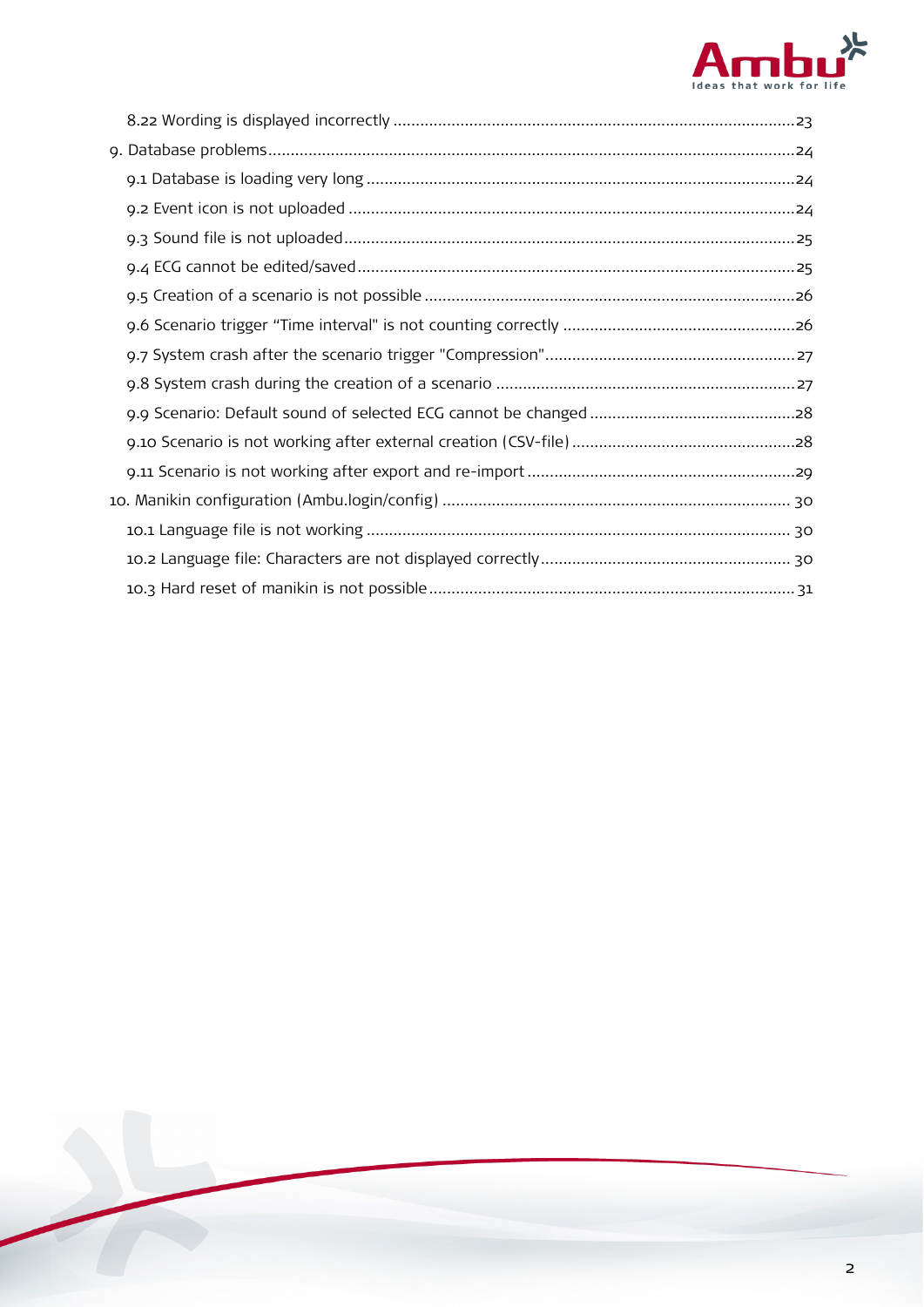

# <span id="page-3-0"></span>1. Manikin is not starting/booting completely

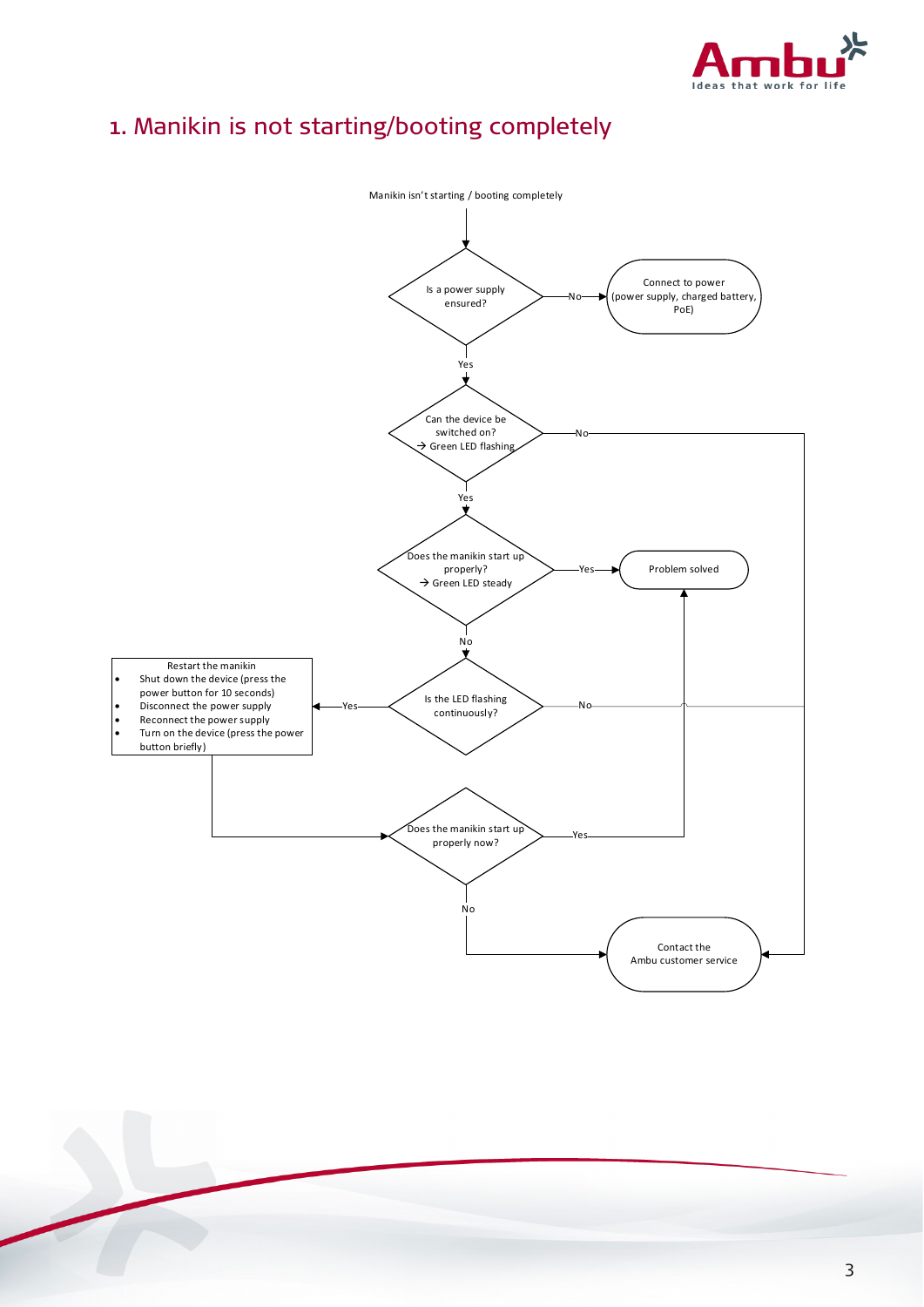

# <span id="page-4-0"></span>2. LED is flashing continuously

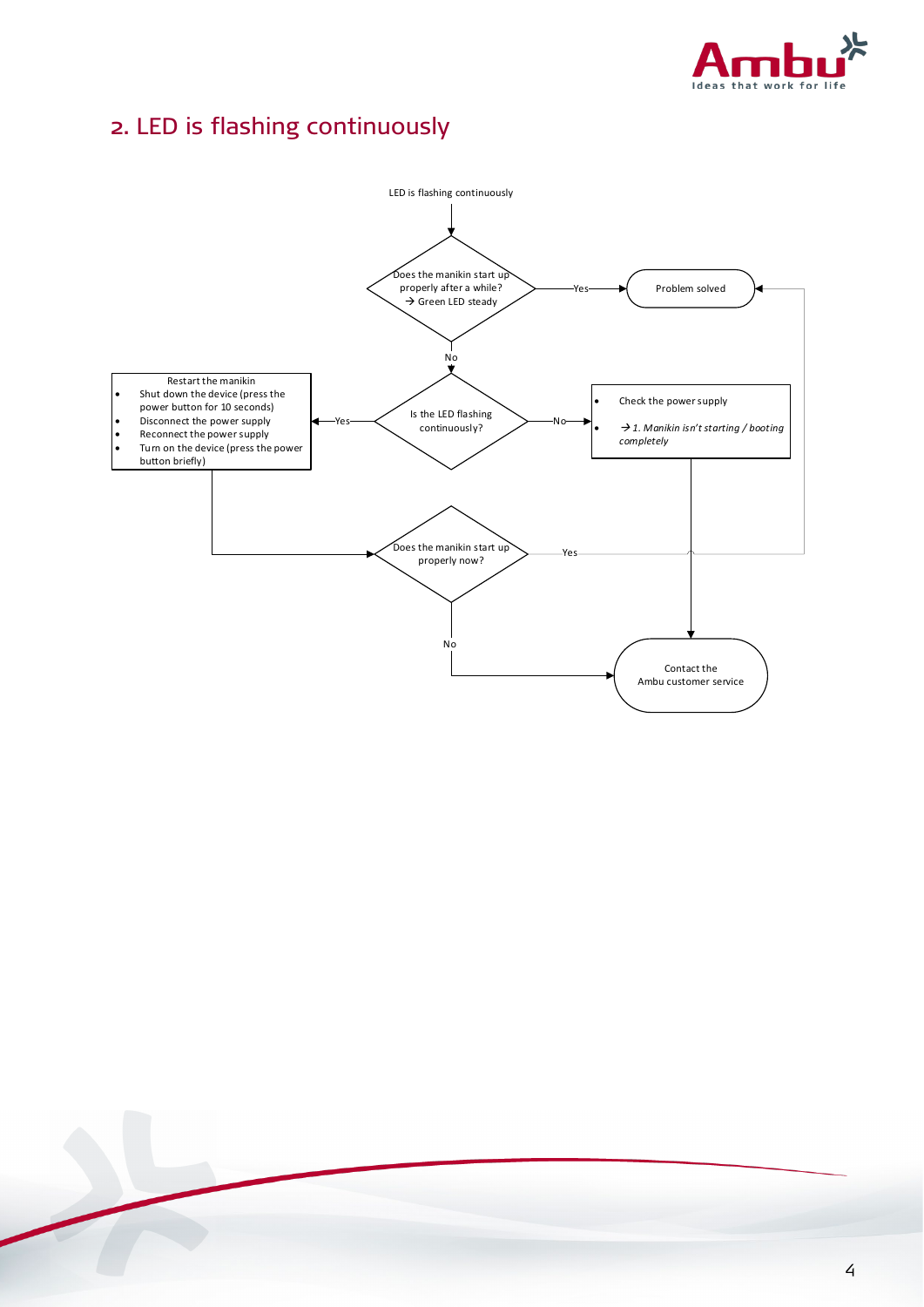

# <span id="page-5-0"></span>3. Manikin is turning automatically off

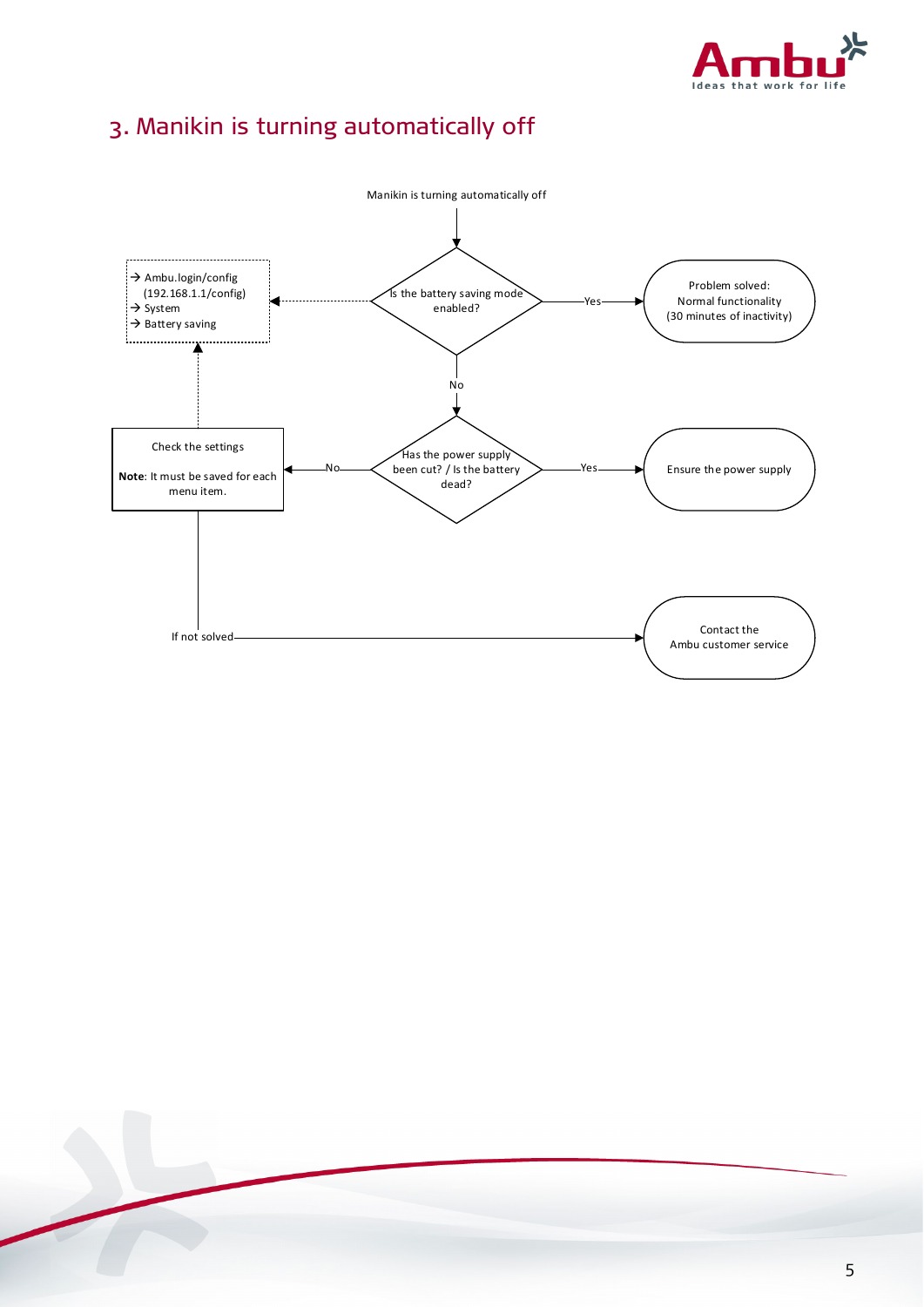

# <span id="page-6-0"></span>4. Monitoring instrument is not working (correctly)

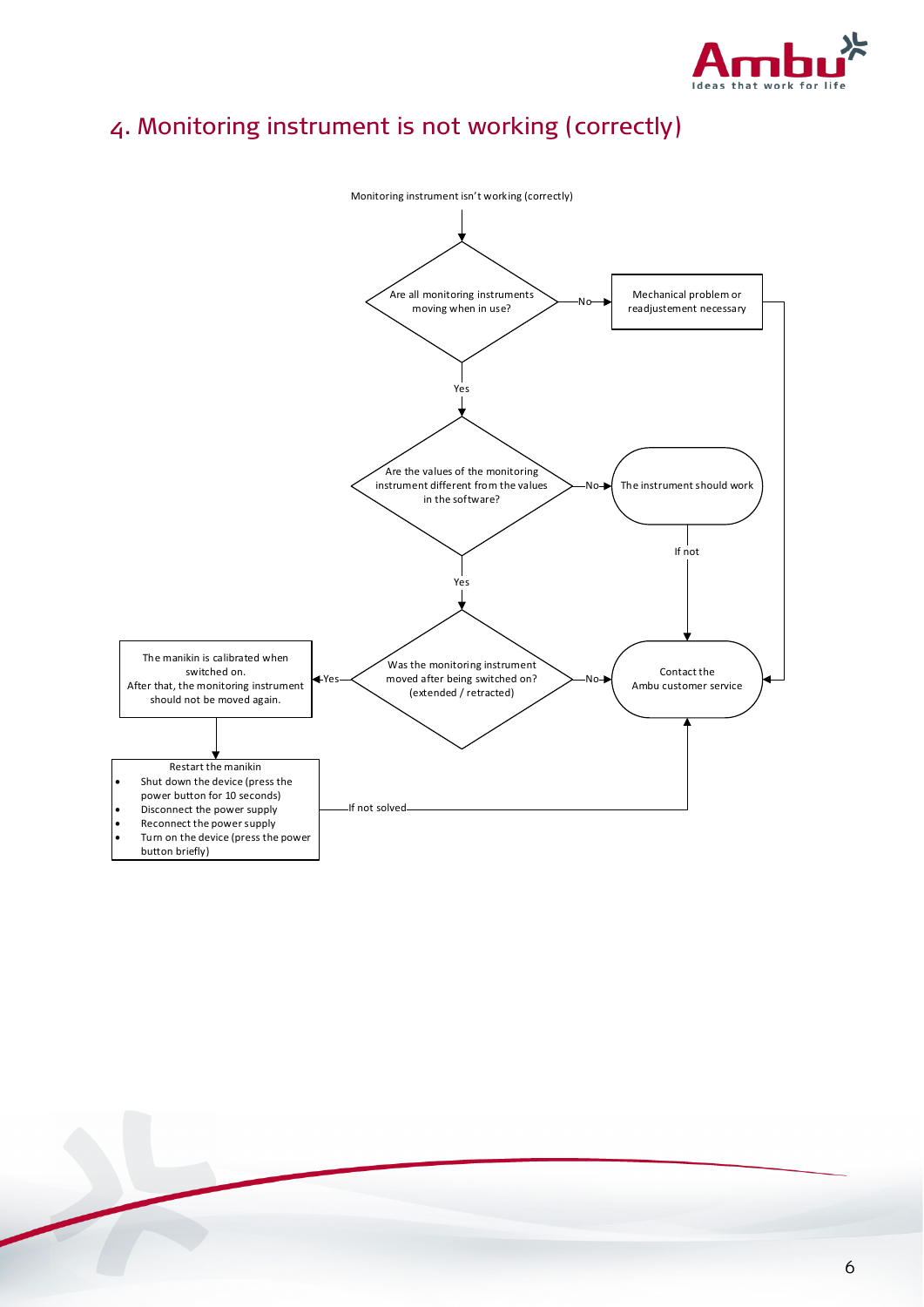

# <span id="page-7-0"></span>5. Pulse is not working

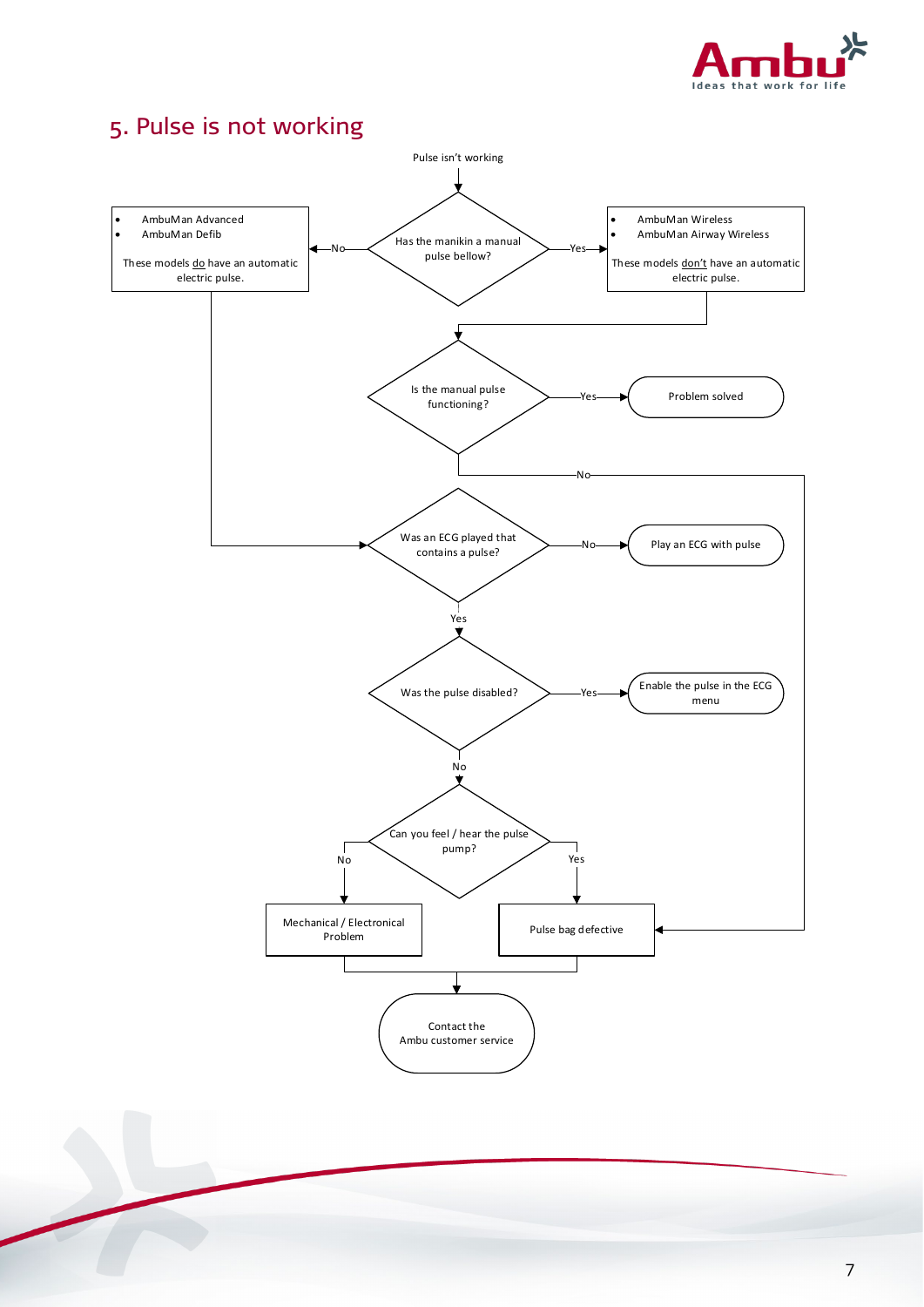

# <span id="page-8-0"></span>6. No WiFi signal available

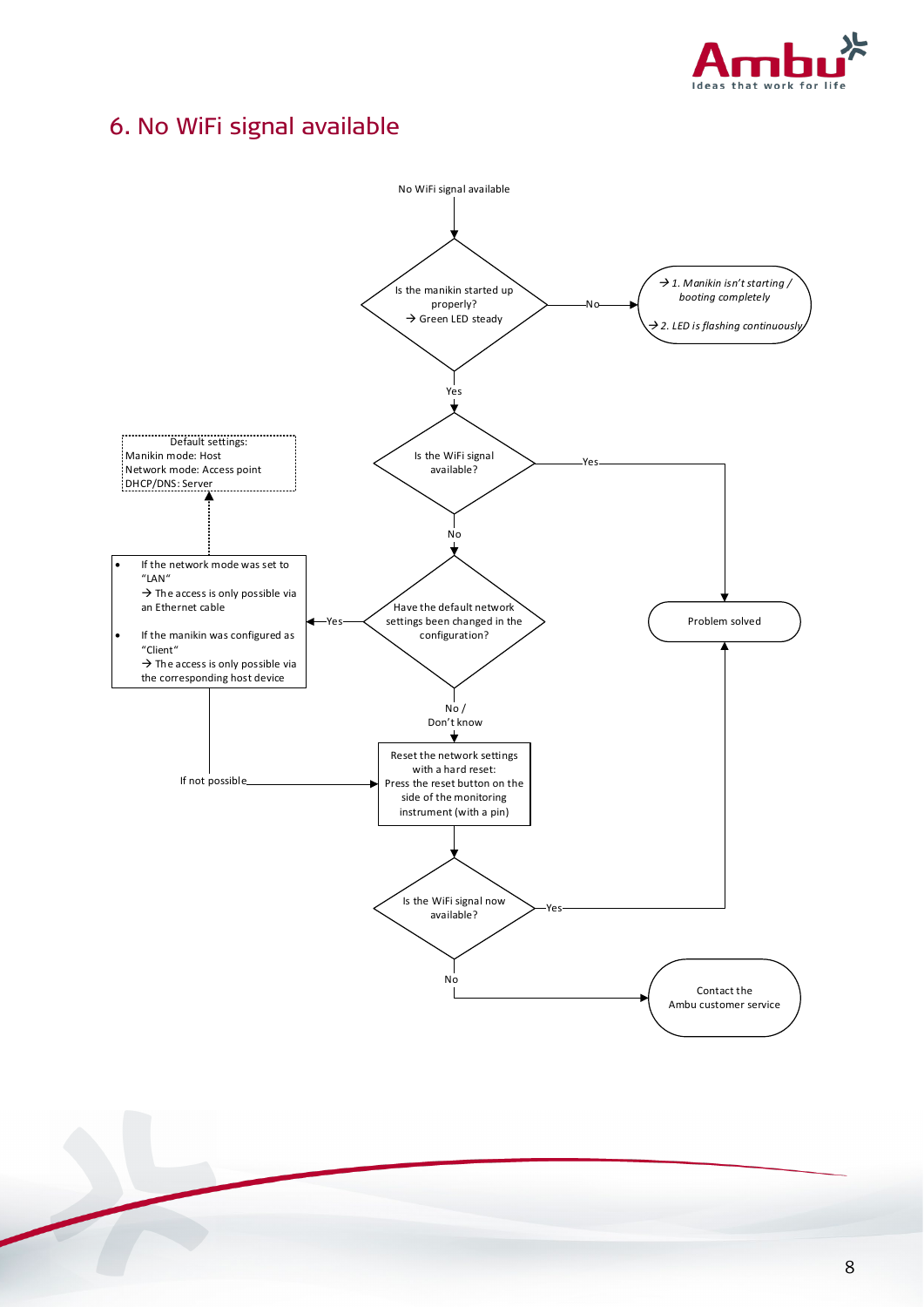

# <span id="page-9-0"></span>7. WiFi connection problems

<span id="page-9-1"></span>

<span id="page-9-2"></span>Is the connection now possible?

No



Problem solved

Try another mobile device or contact the Ambu customer service

Yes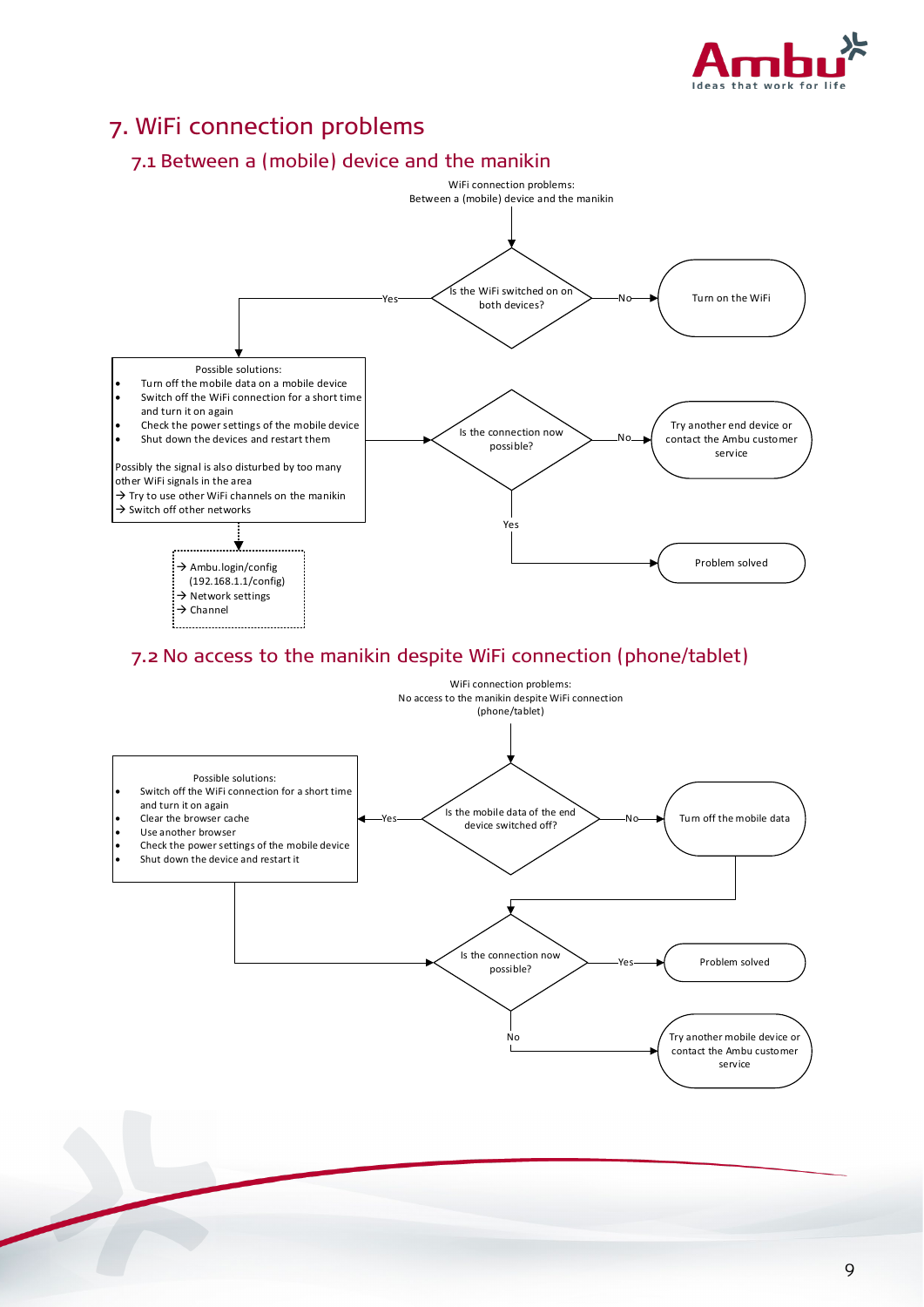

### <span id="page-10-0"></span>7.3 Between several training manikins (host/client)



<span id="page-10-1"></span>7.4 In viewing mode (with many viewers)

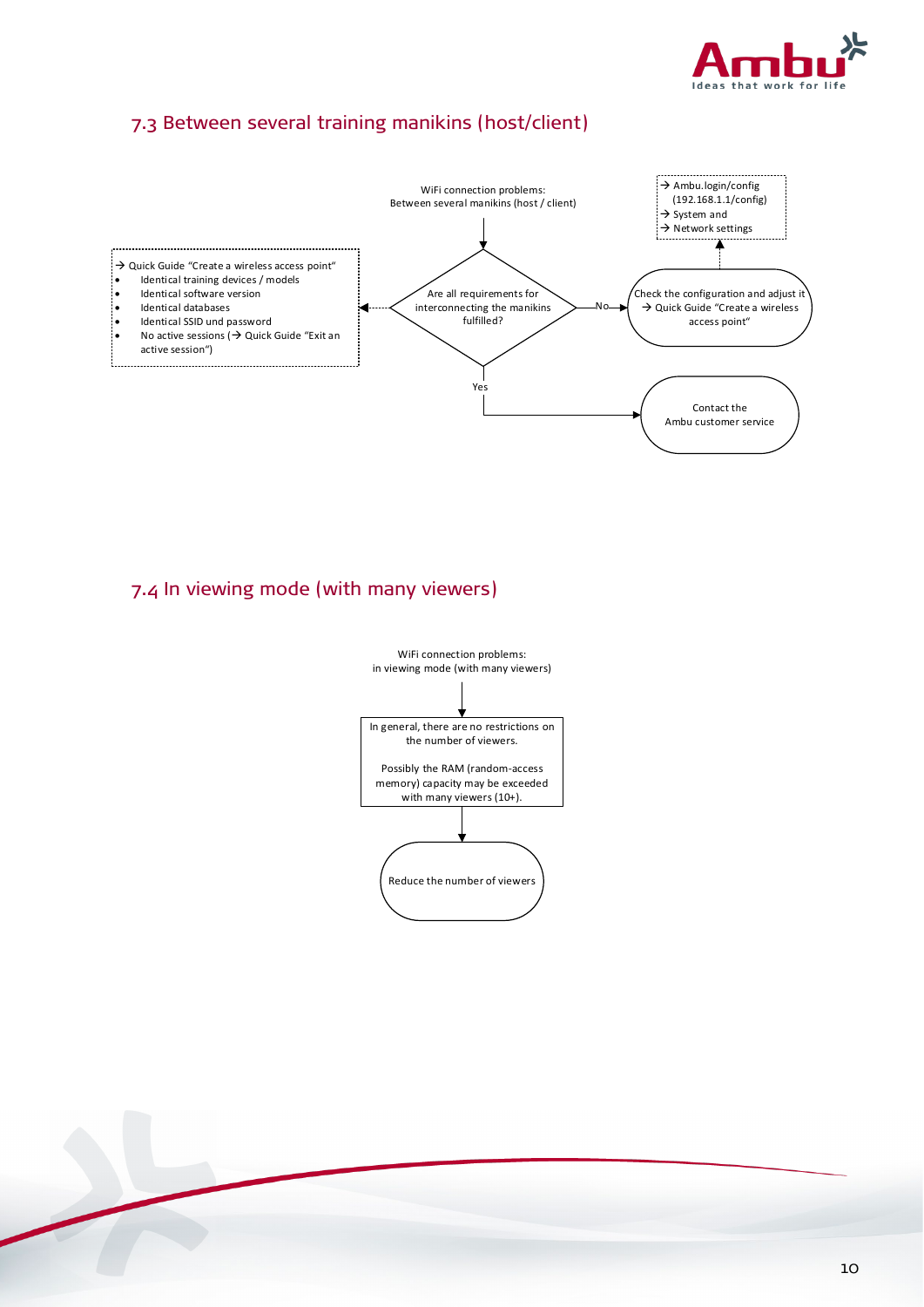

# <span id="page-11-0"></span>8. Manikin Management Module - Software Problems

### The active session has to be closed first  $\rightarrow$  Quick Guide: "Exit an active session" Yes Starting a new session / selecting the manikin isn't possible Is an active session still opened? No / Don't know Check whether an active session is opened in one of the following sections: "Session View" "Team Debriefing"  $\rightarrow$  Close the session completely

### <span id="page-11-1"></span>8.1 Starting a new session (selecting the manikin) is not possible

### <span id="page-11-2"></span>8.2 Manually entered session duration cannot be deleted



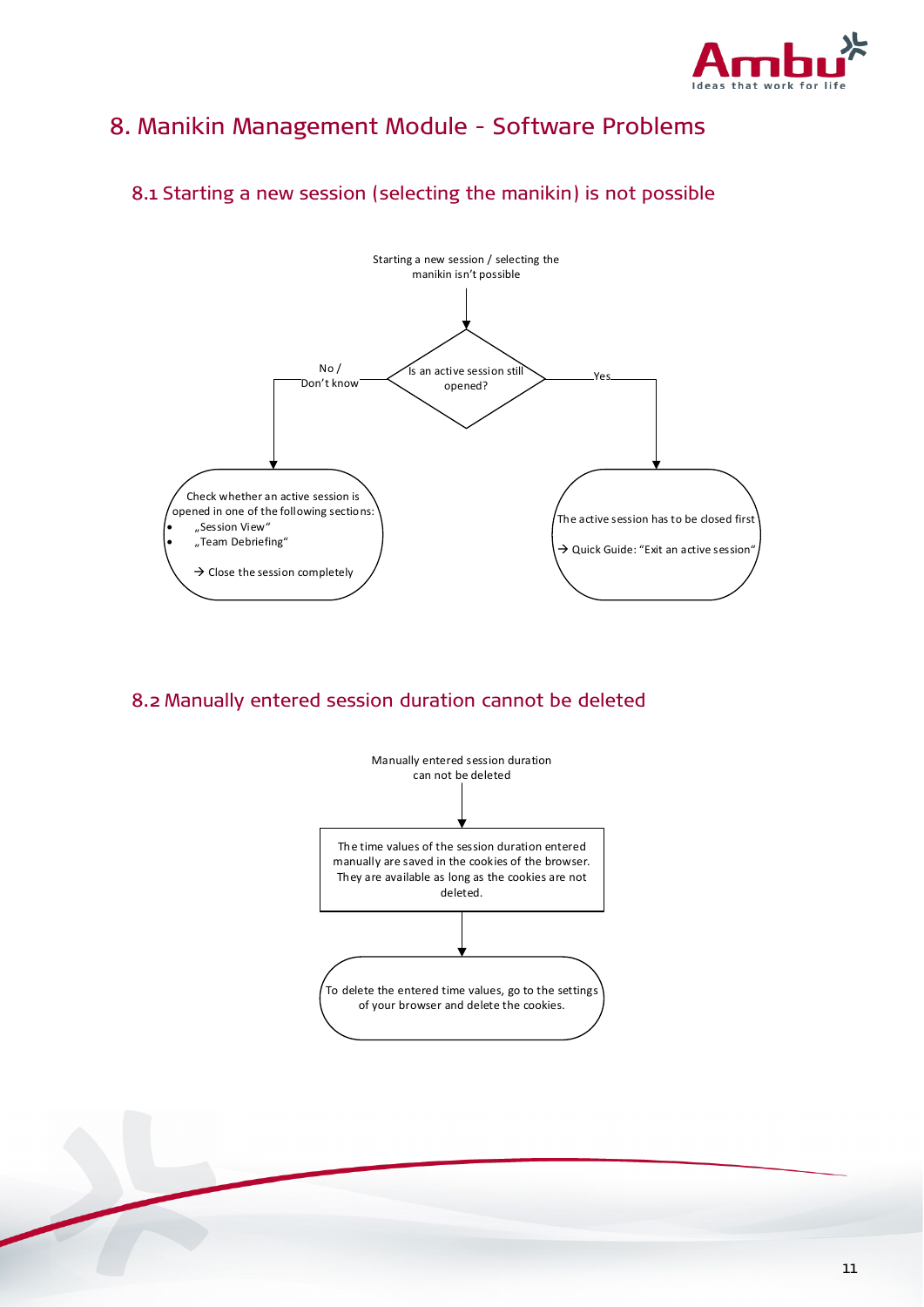

### <span id="page-12-0"></span>8.3 Display error of compression/ventilation graph



### <span id="page-12-1"></span>8.4 Compression/ventilation graph is drifting

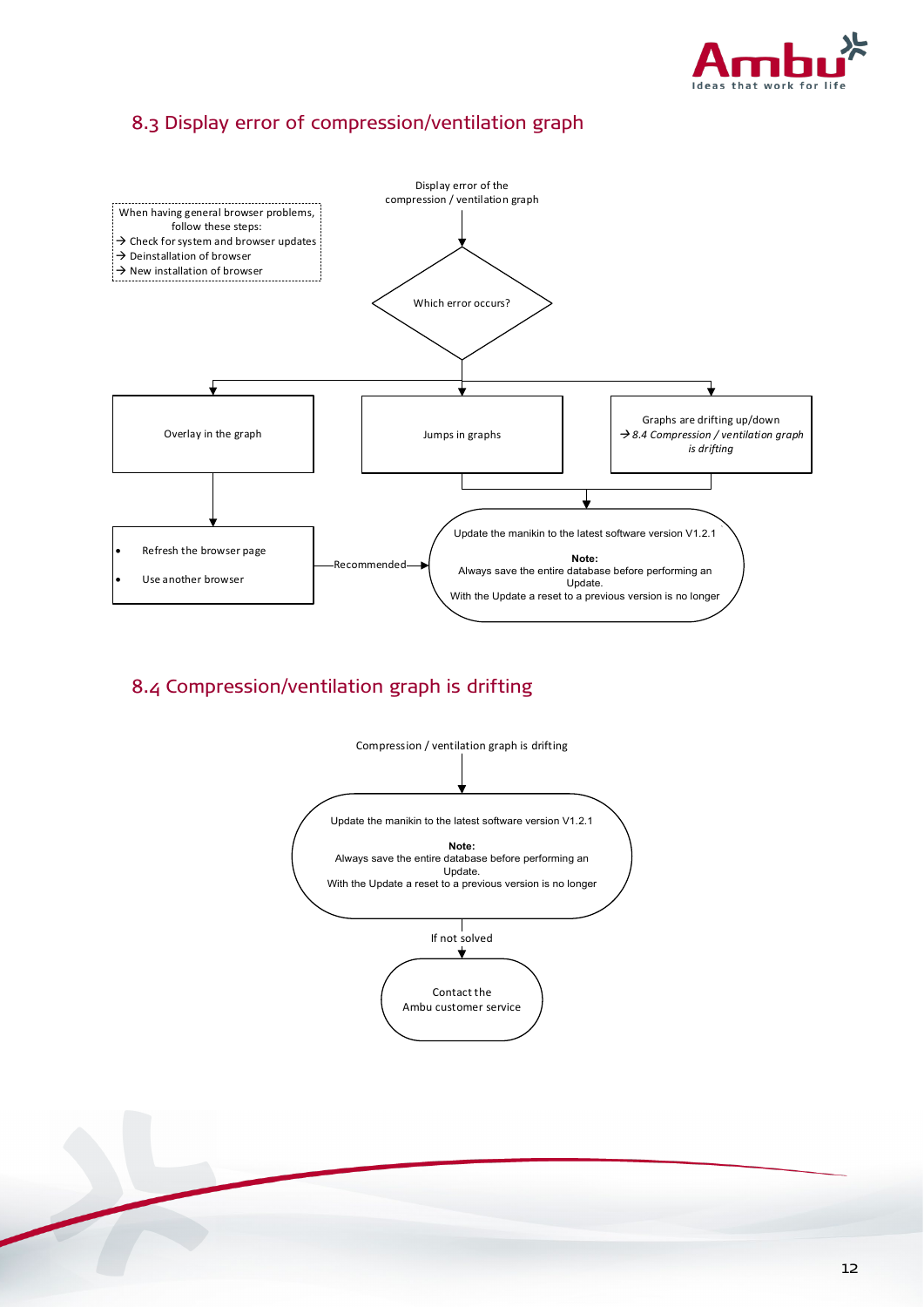

### <span id="page-13-0"></span>8.5 ECC and ventilation rate are not displayed



<span id="page-13-1"></span>8.6 Real-time ECC rate is not changing/accurate

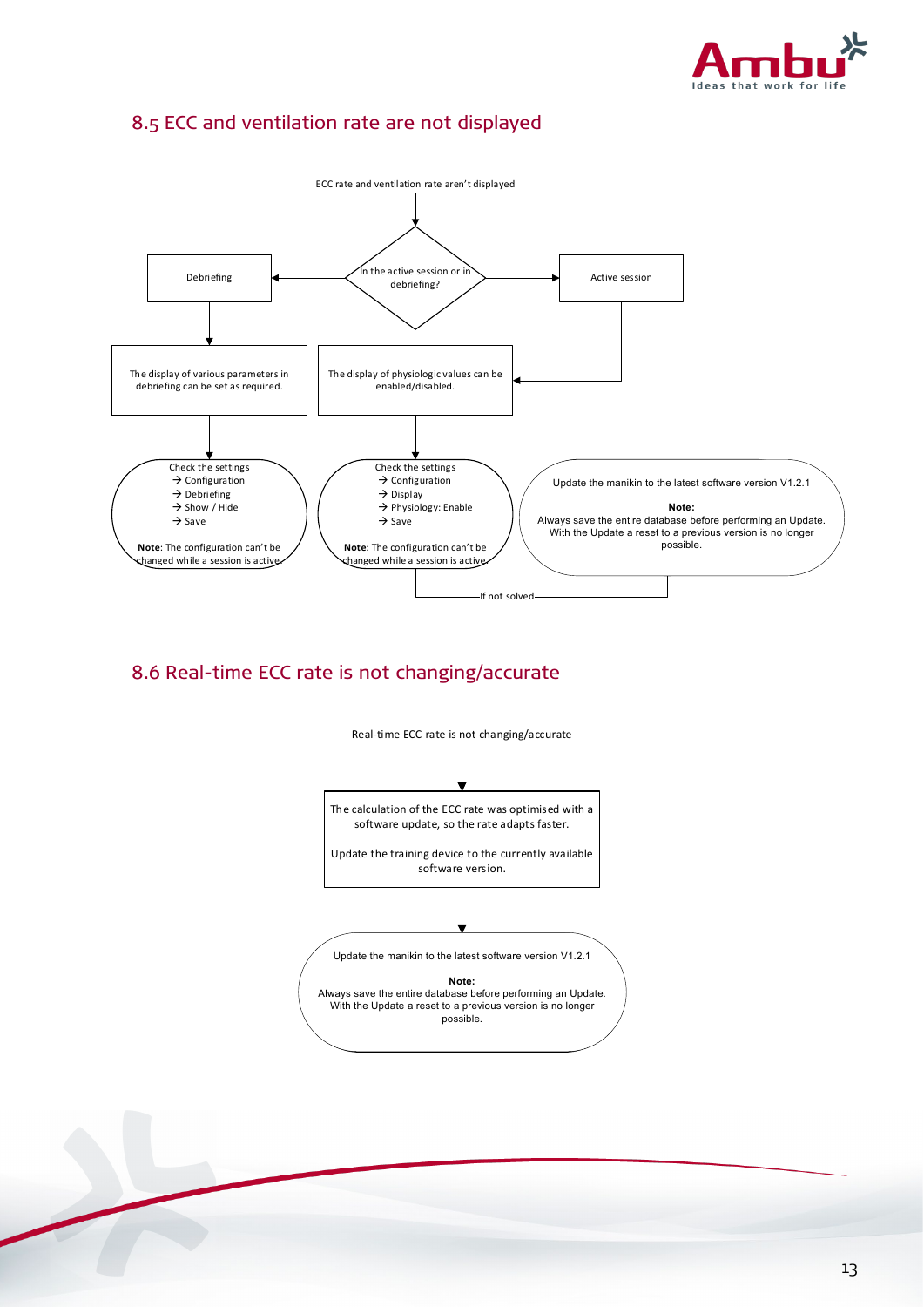

### <span id="page-14-0"></span>8.7 Time measurement tool "clicking & dragging" is misplaced



### <span id="page-14-1"></span>8.8 Graphs in Surveillance View are too small

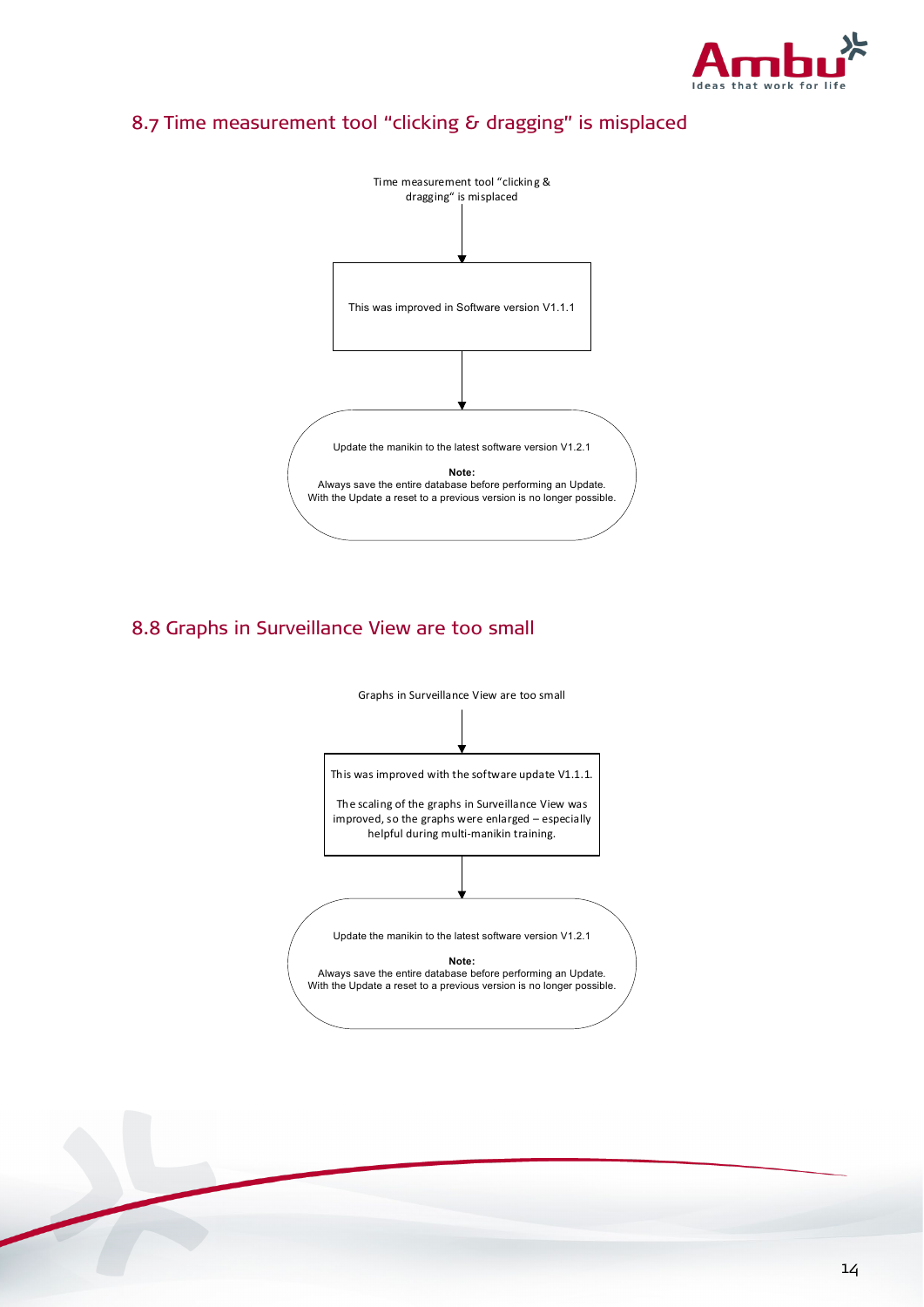

### <span id="page-15-0"></span>8.9 Debriefing: Graph is not displaying all data



### <span id="page-15-1"></span>8.10 Debriefing: ECC rate is not correct

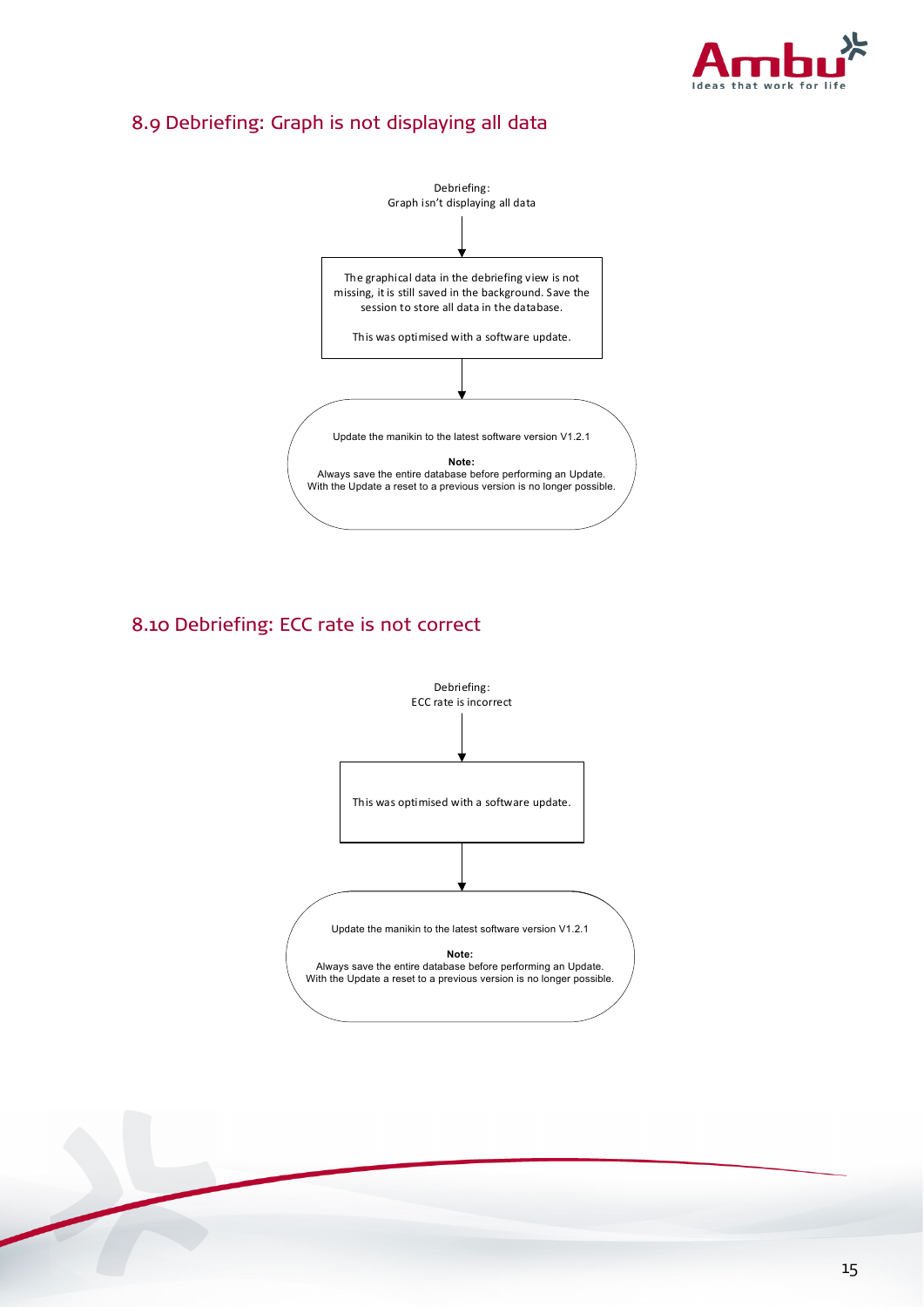

### <span id="page-16-0"></span>8.11 Debriefing: Compression/ventilation ratio 30:2 is not correct



### <span id="page-16-1"></span>8.12 Self-training: Results are not displayed



- $\rightarrow$  Check for system and browser updates
- $\rightarrow$  Deinstallation of browser
- New installation of browser

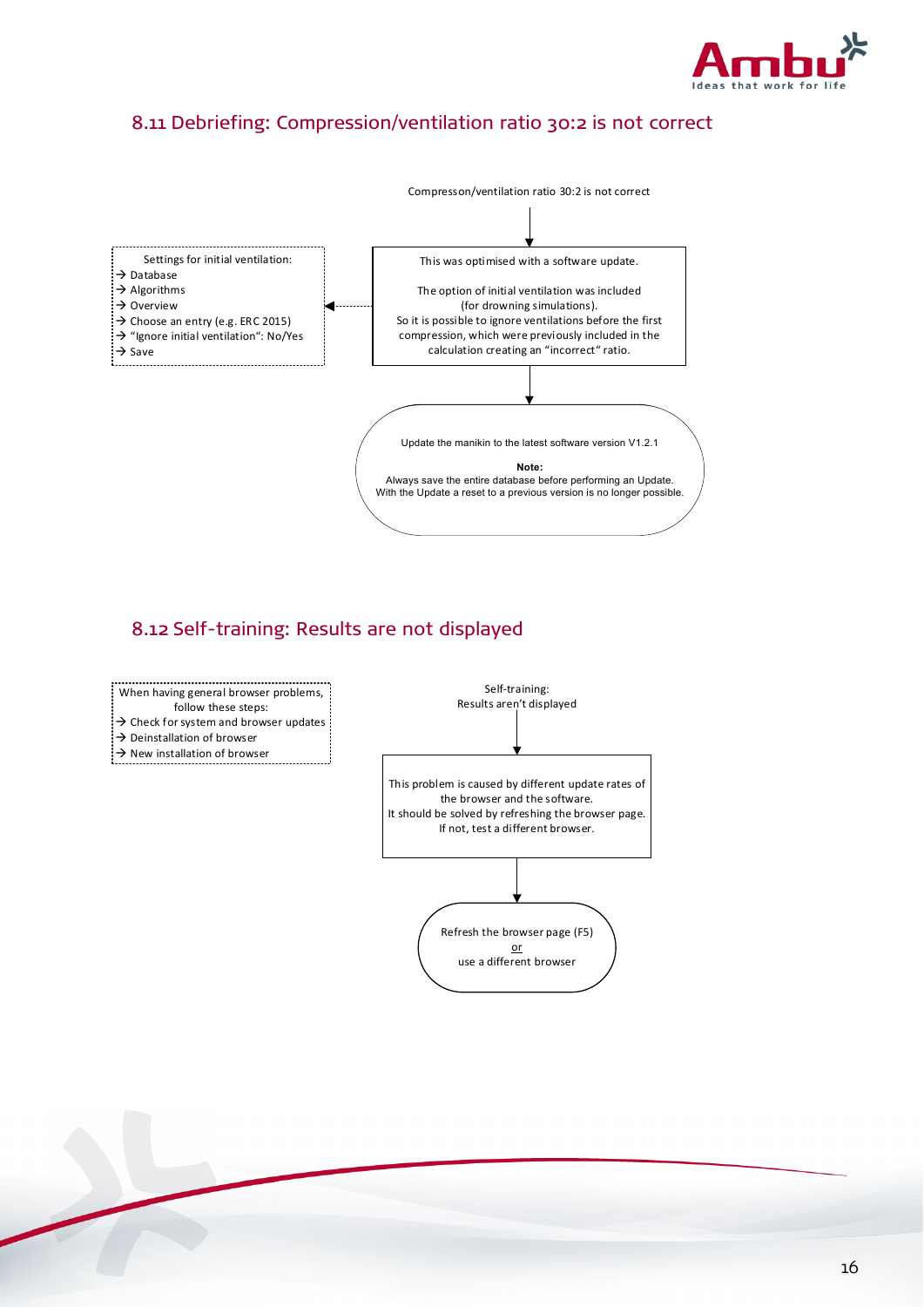

### <span id="page-17-0"></span>8.13 Training course: Duration is not selectable



### <span id="page-17-1"></span>8.14 Training course cannot be deleted

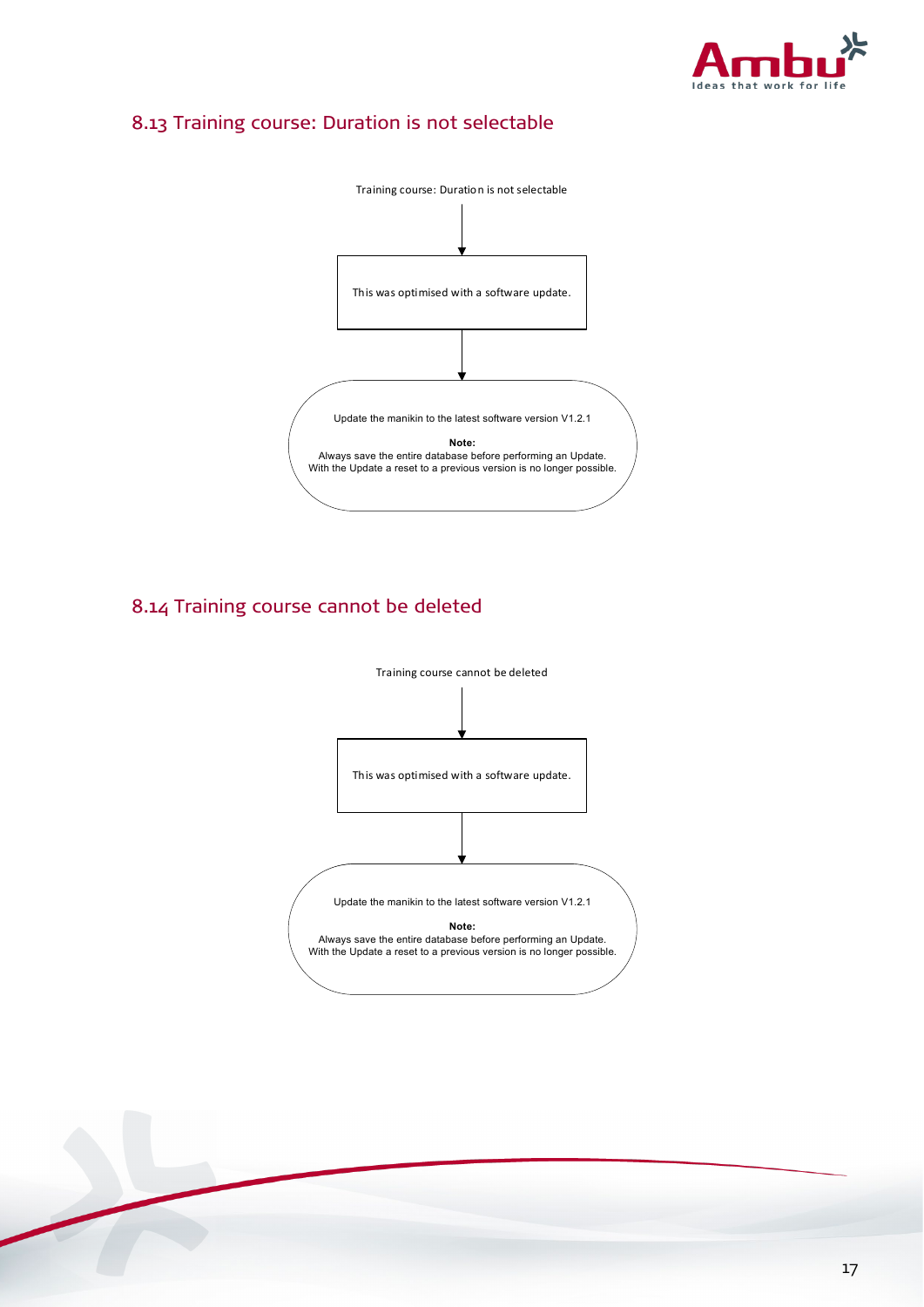

### <span id="page-18-0"></span>8.15 Training course cannot be imported



<span id="page-18-1"></span>8.16 Previous events are displayed in a new session

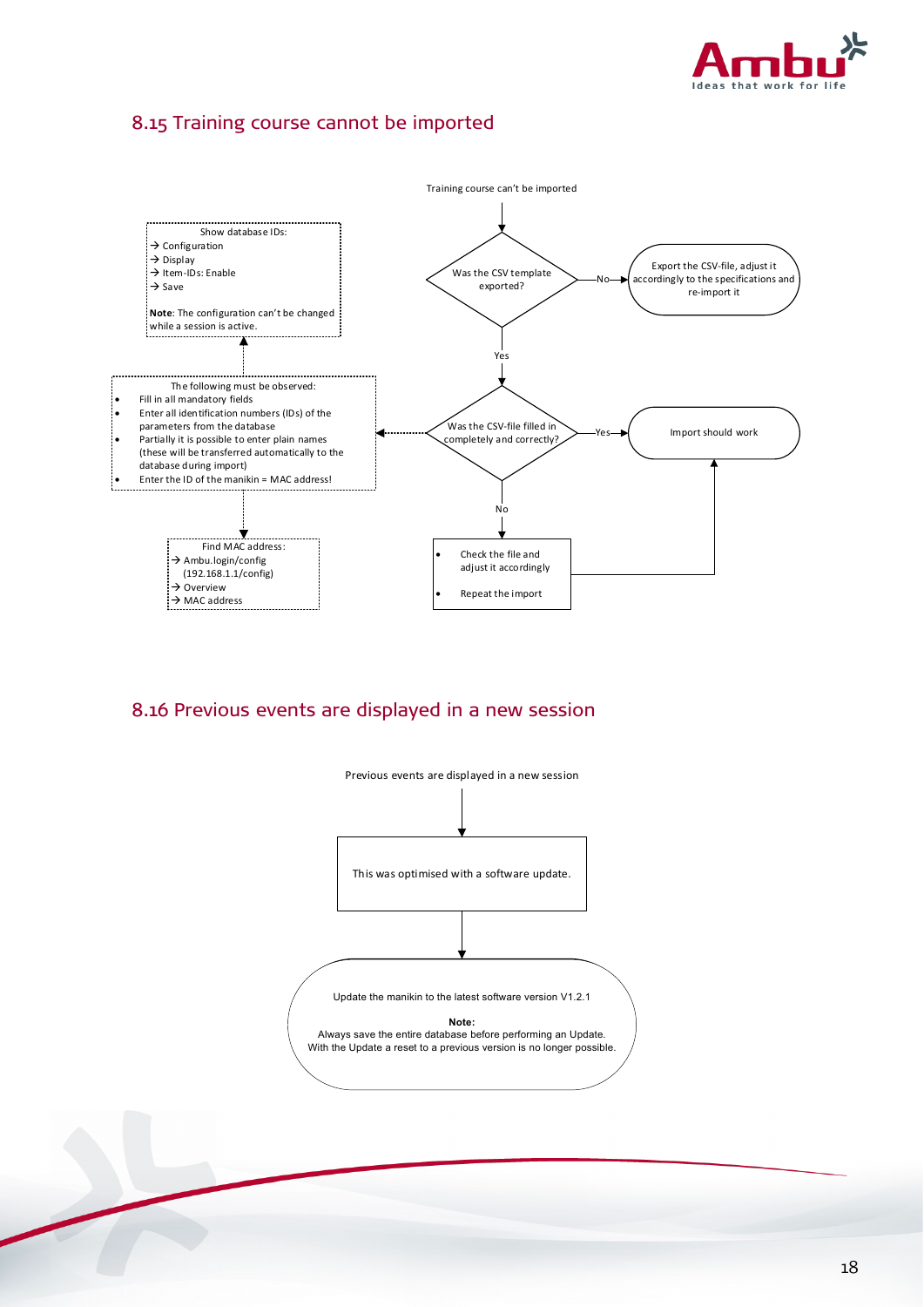

### <span id="page-19-0"></span>8.17 Sounds are not matching the physiological values



### <span id="page-19-1"></span>8.18 Displayed ECG signal output is wrong

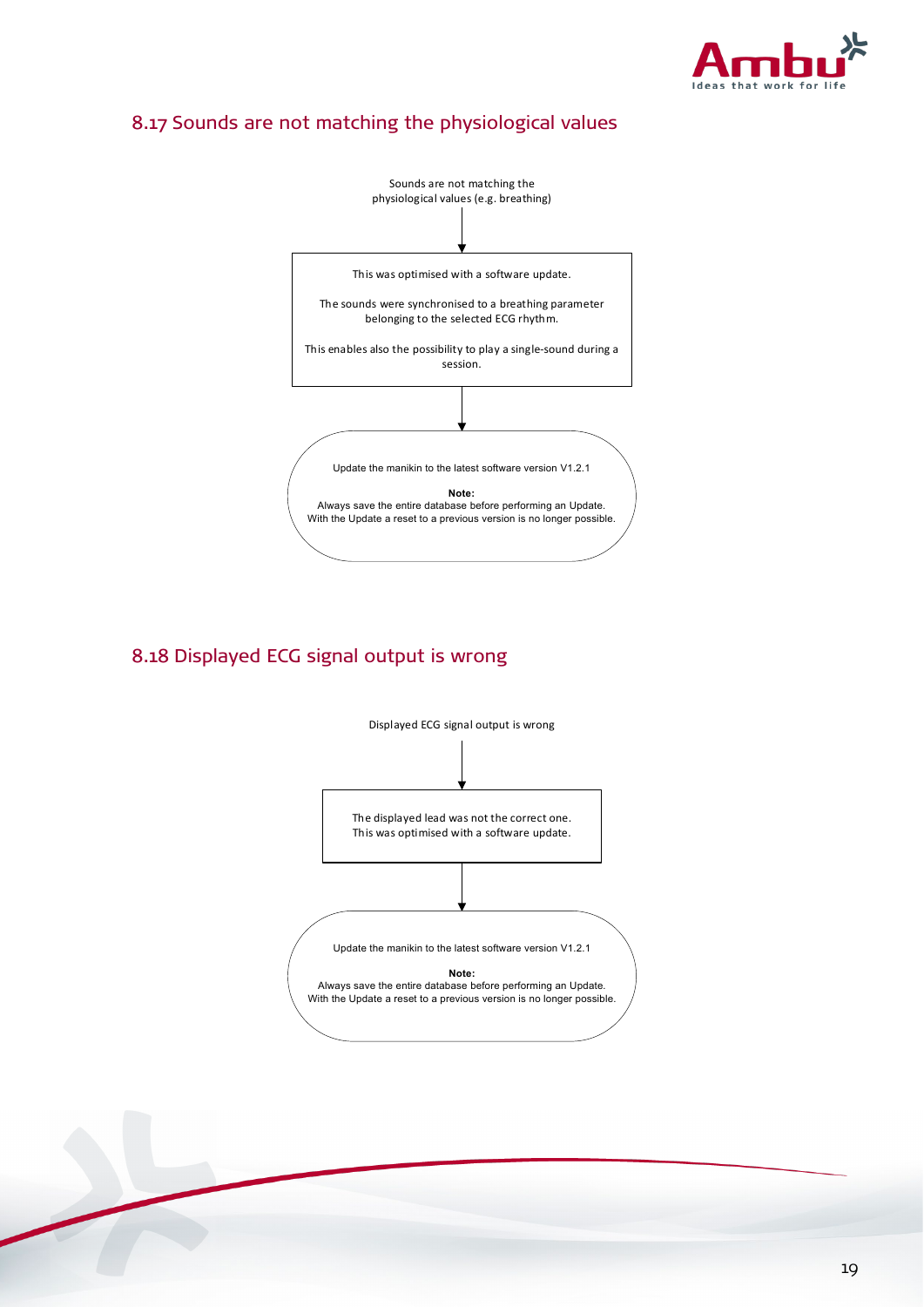

### <span id="page-20-0"></span>8.19 ECG signal is not displayed

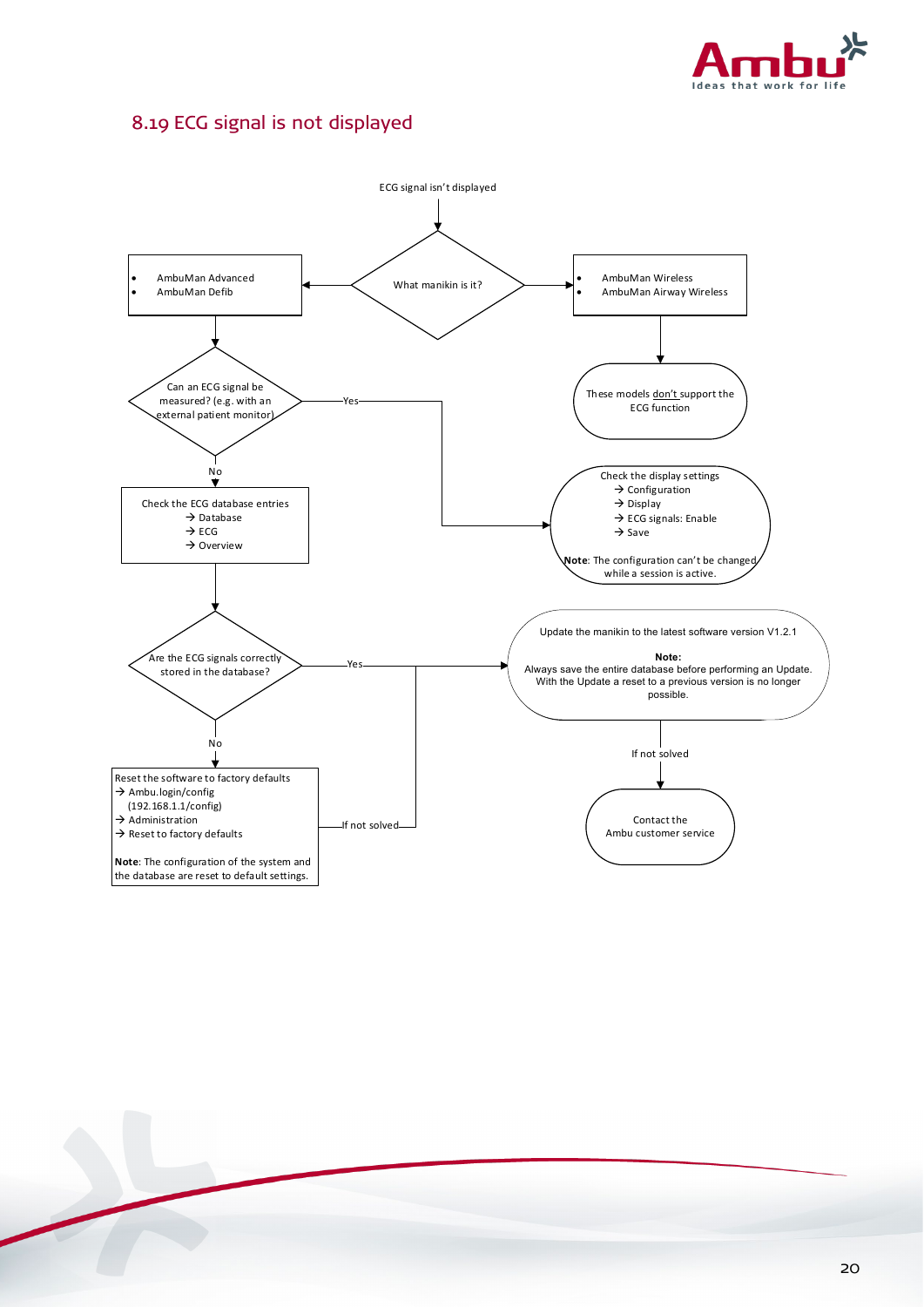![](_page_21_Picture_0.jpeg)

### <span id="page-21-0"></span>8.20 Defibrillation symbol is not displayed in the ECG graph

![](_page_21_Figure_2.jpeg)

![](_page_21_Picture_3.jpeg)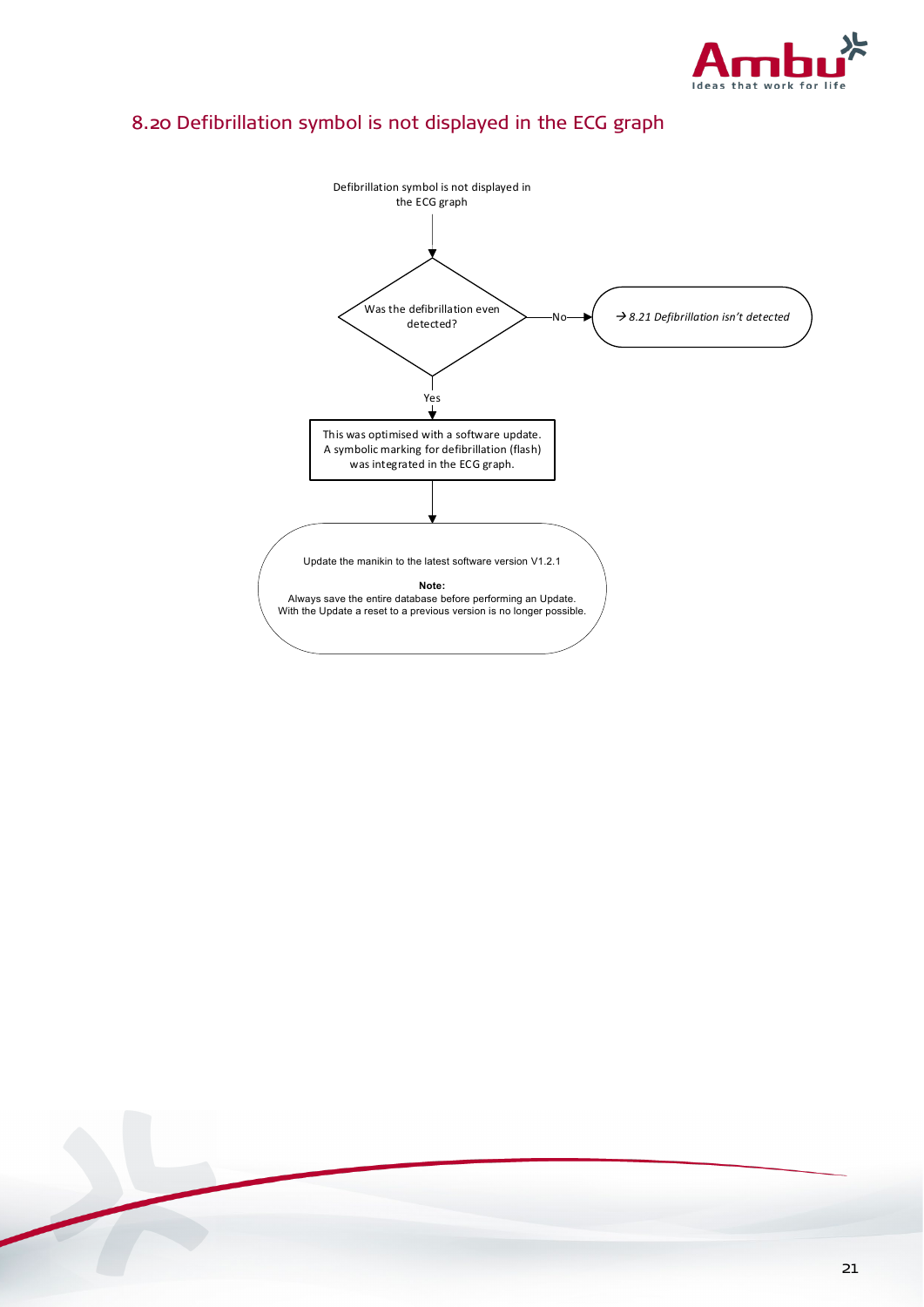![](_page_22_Picture_0.jpeg)

### <span id="page-22-0"></span>8.21 Defibrillation is not detected

![](_page_22_Figure_2.jpeg)

![](_page_22_Picture_3.jpeg)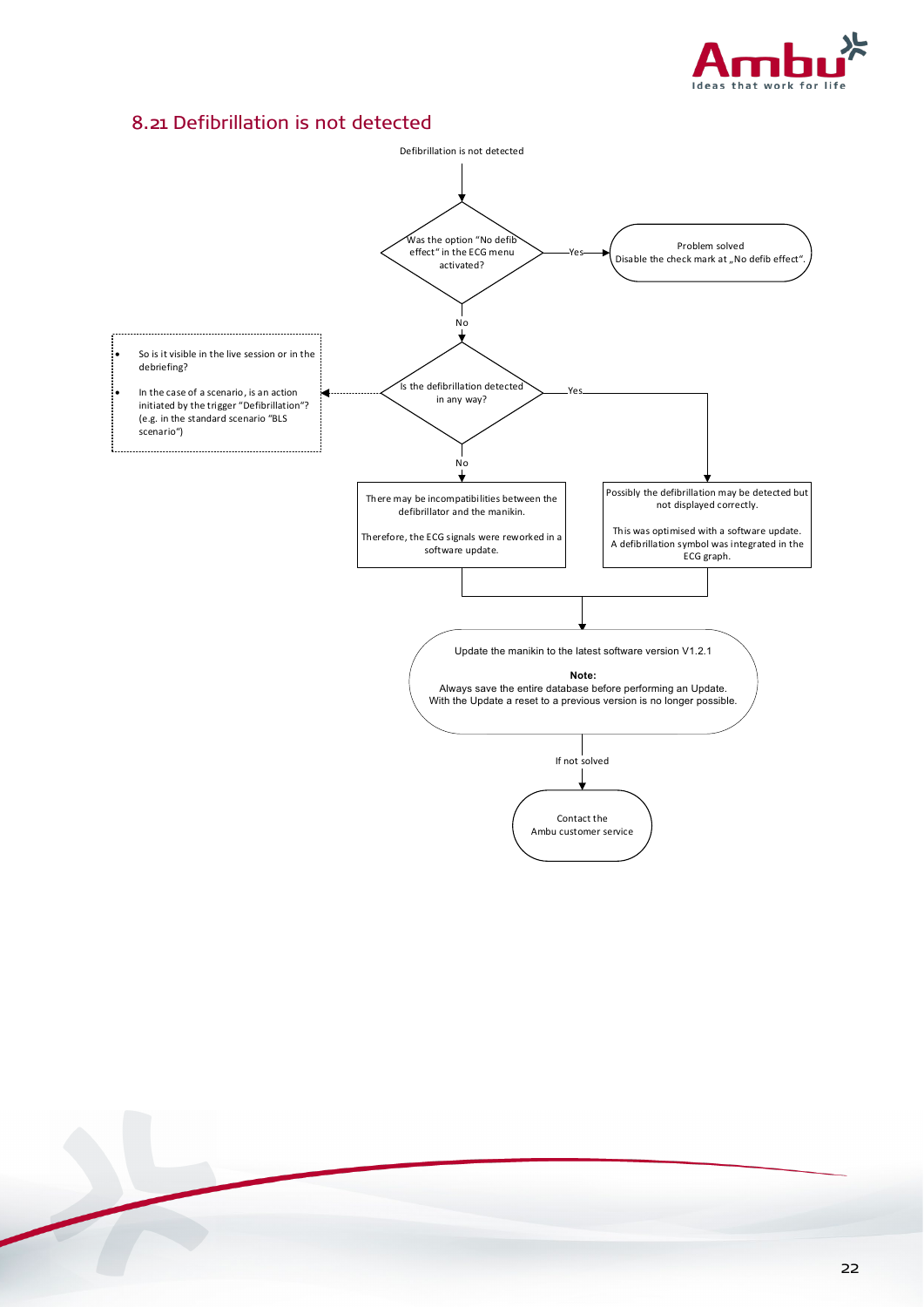![](_page_23_Picture_0.jpeg)

### <span id="page-23-0"></span>8.22 Wording is displayed incorrectly

![](_page_23_Figure_2.jpeg)

![](_page_23_Picture_3.jpeg)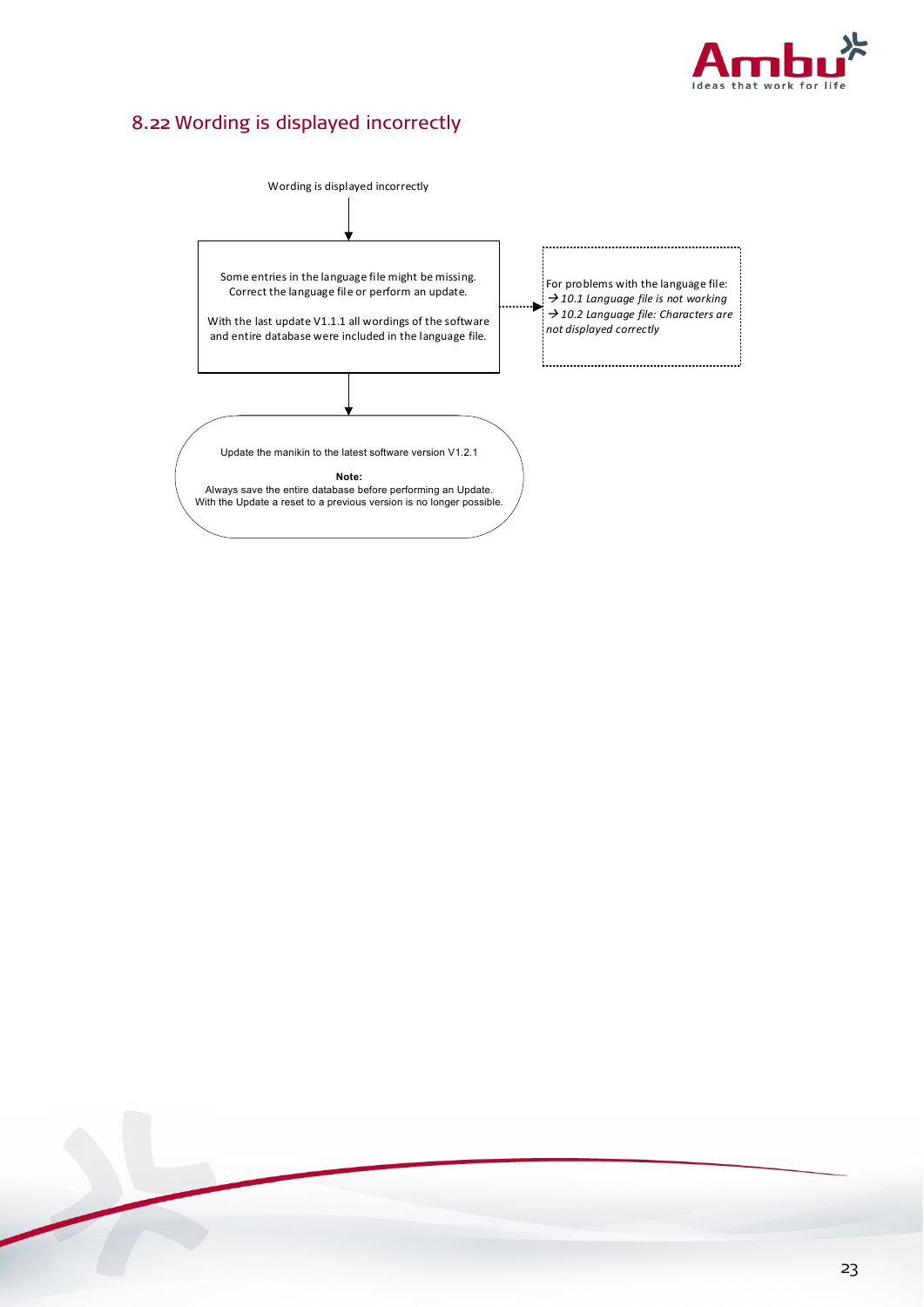![](_page_24_Picture_0.jpeg)

# <span id="page-24-0"></span>9. Database problems

### <span id="page-24-1"></span>9.1 Database is loading very long

<span id="page-24-2"></span>![](_page_24_Figure_3.jpeg)

24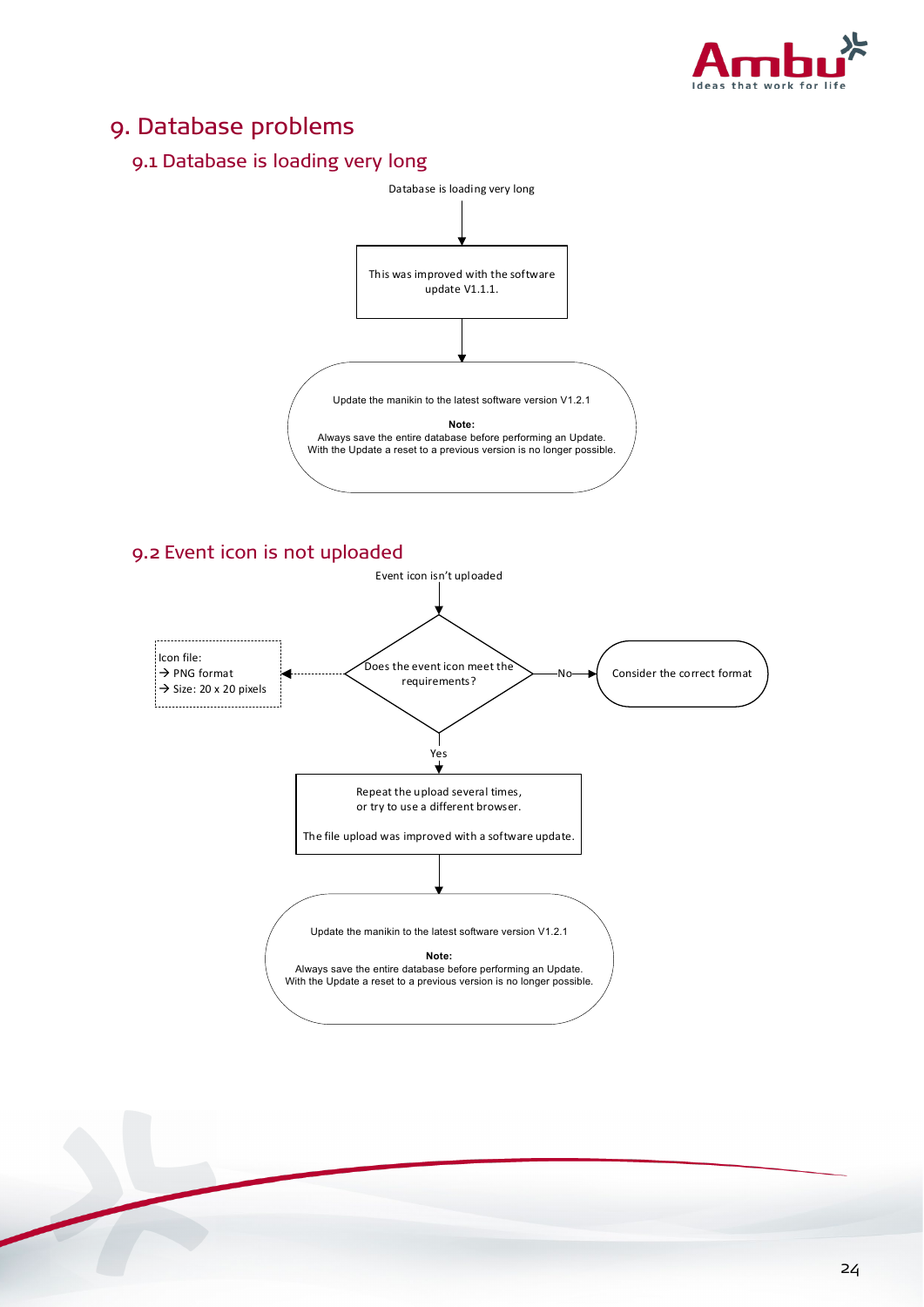![](_page_25_Picture_0.jpeg)

### <span id="page-25-0"></span>9.3 Sound file is not uploaded

![](_page_25_Figure_2.jpeg)

### <span id="page-25-1"></span>9.4 ECG cannot be edited/saved

![](_page_25_Figure_4.jpeg)

![](_page_25_Picture_5.jpeg)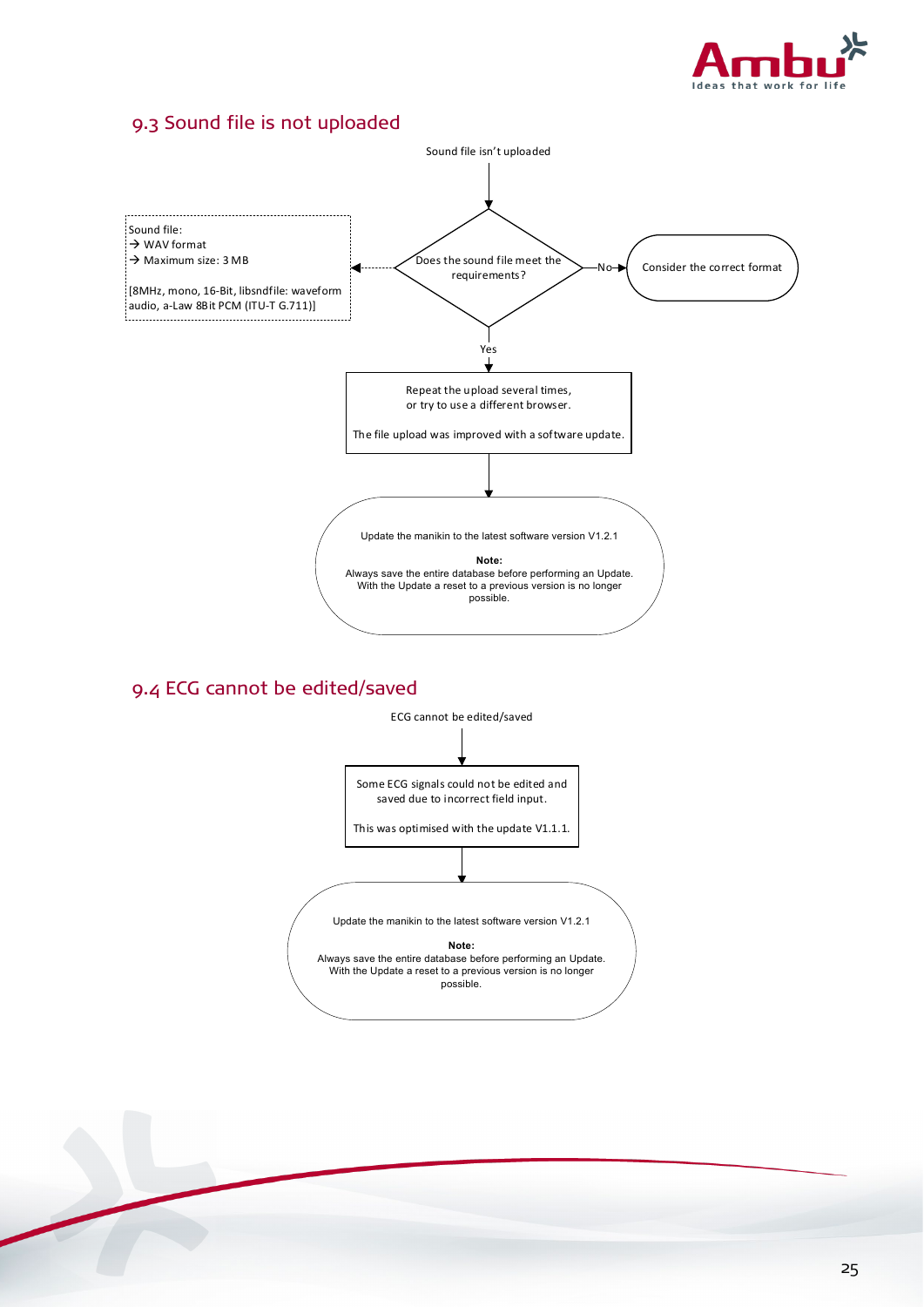![](_page_26_Picture_0.jpeg)

### <span id="page-26-0"></span>9.5 Creation of a scenario is not possible

![](_page_26_Figure_2.jpeg)

### <span id="page-26-1"></span>9.6 Scenario trigger "Time interval" is not counting correctly

![](_page_26_Figure_4.jpeg)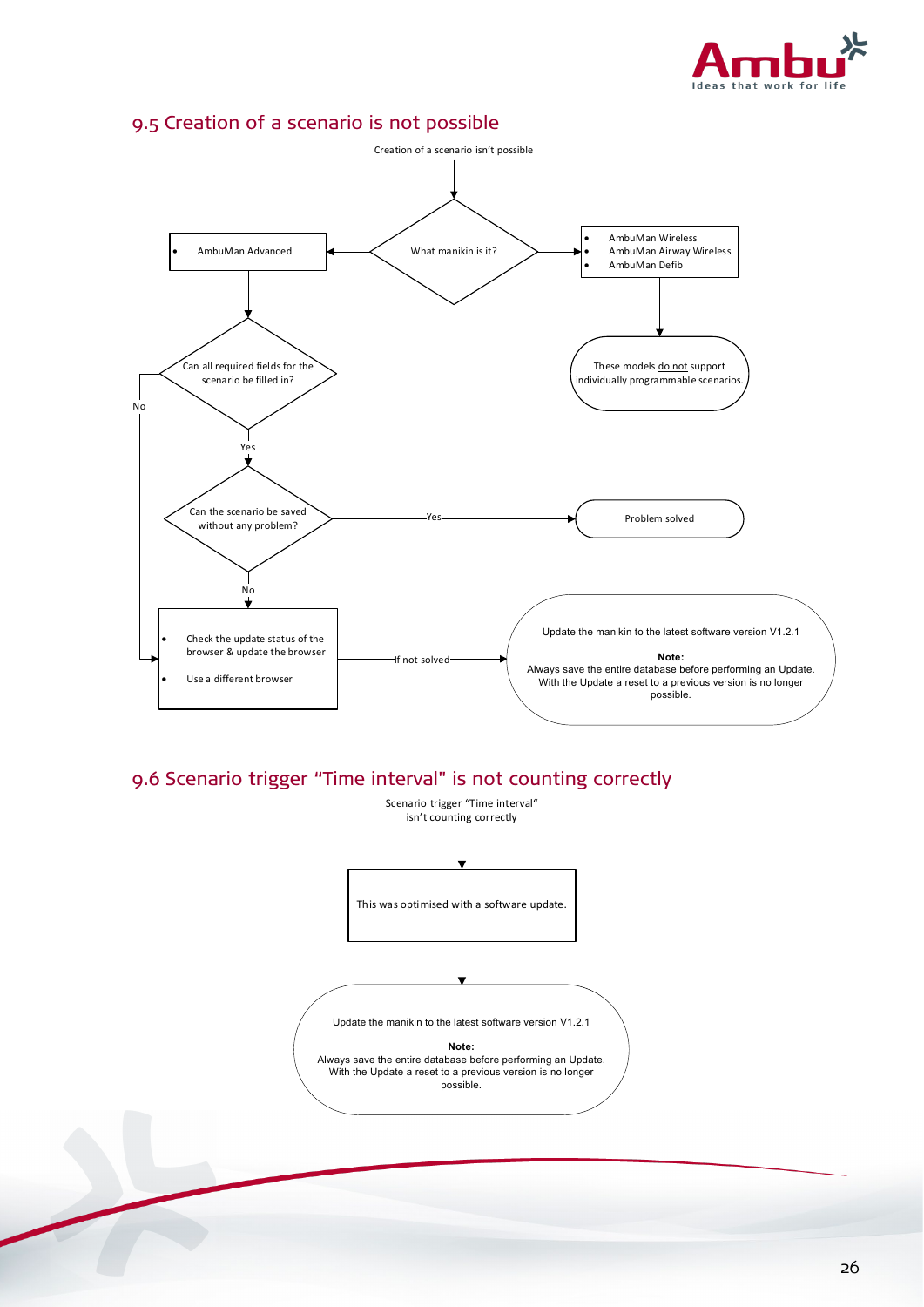![](_page_27_Picture_0.jpeg)

### <span id="page-27-0"></span>9.7 System crash after the scenario trigger "Compression"

![](_page_27_Figure_2.jpeg)

### <span id="page-27-1"></span>9.8 System crash during the creation of a scenario

![](_page_27_Figure_4.jpeg)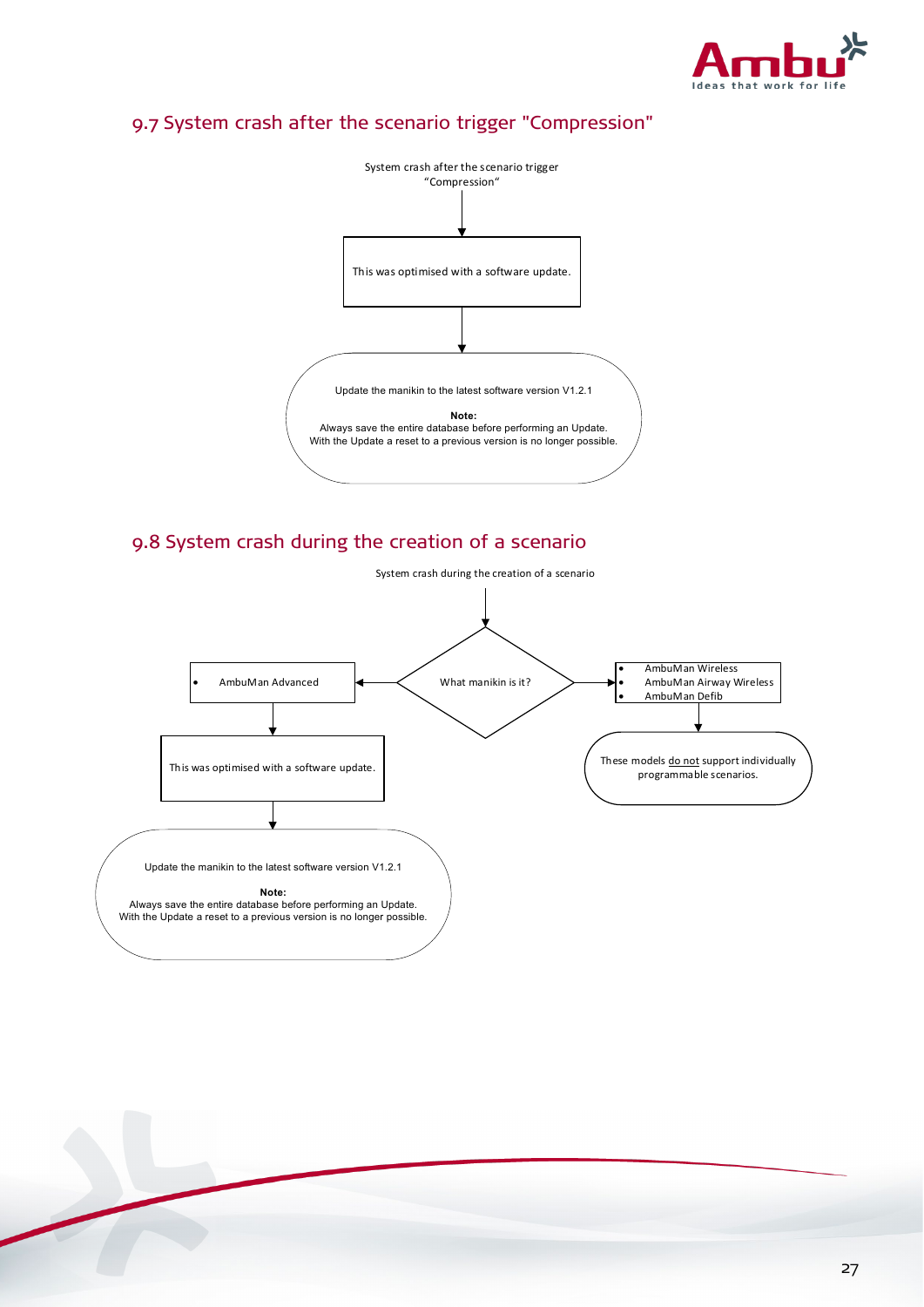![](_page_28_Picture_0.jpeg)

## <span id="page-28-0"></span>9.9 Scenario: Default sound of selected ECG cannot be changed

![](_page_28_Figure_2.jpeg)

### <span id="page-28-1"></span>9.10 Scenario is not working after external creation (CSV-file)

![](_page_28_Figure_4.jpeg)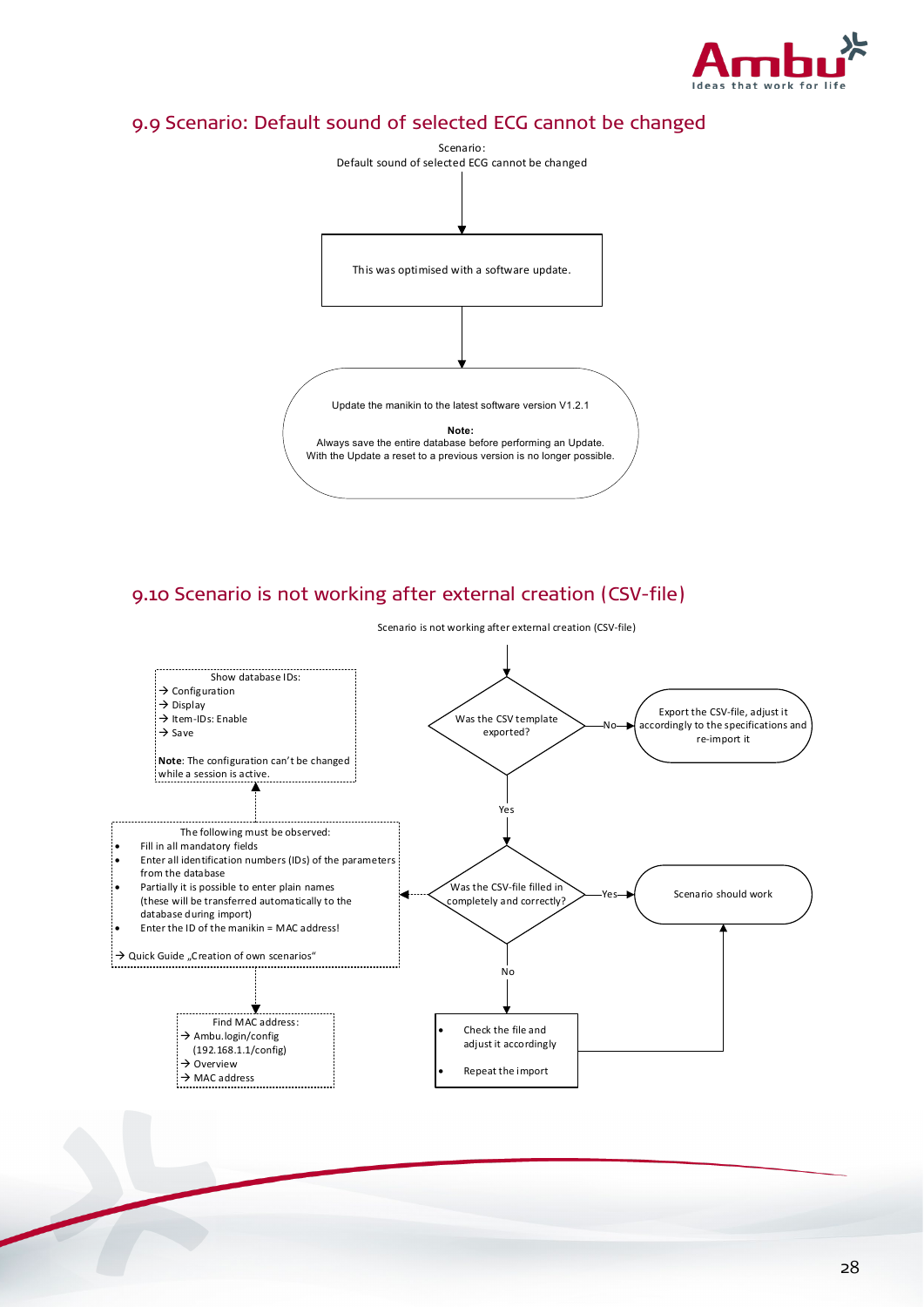![](_page_29_Picture_0.jpeg)

### <span id="page-29-0"></span>9.11 Scenario is not working after export and re-import

![](_page_29_Figure_2.jpeg)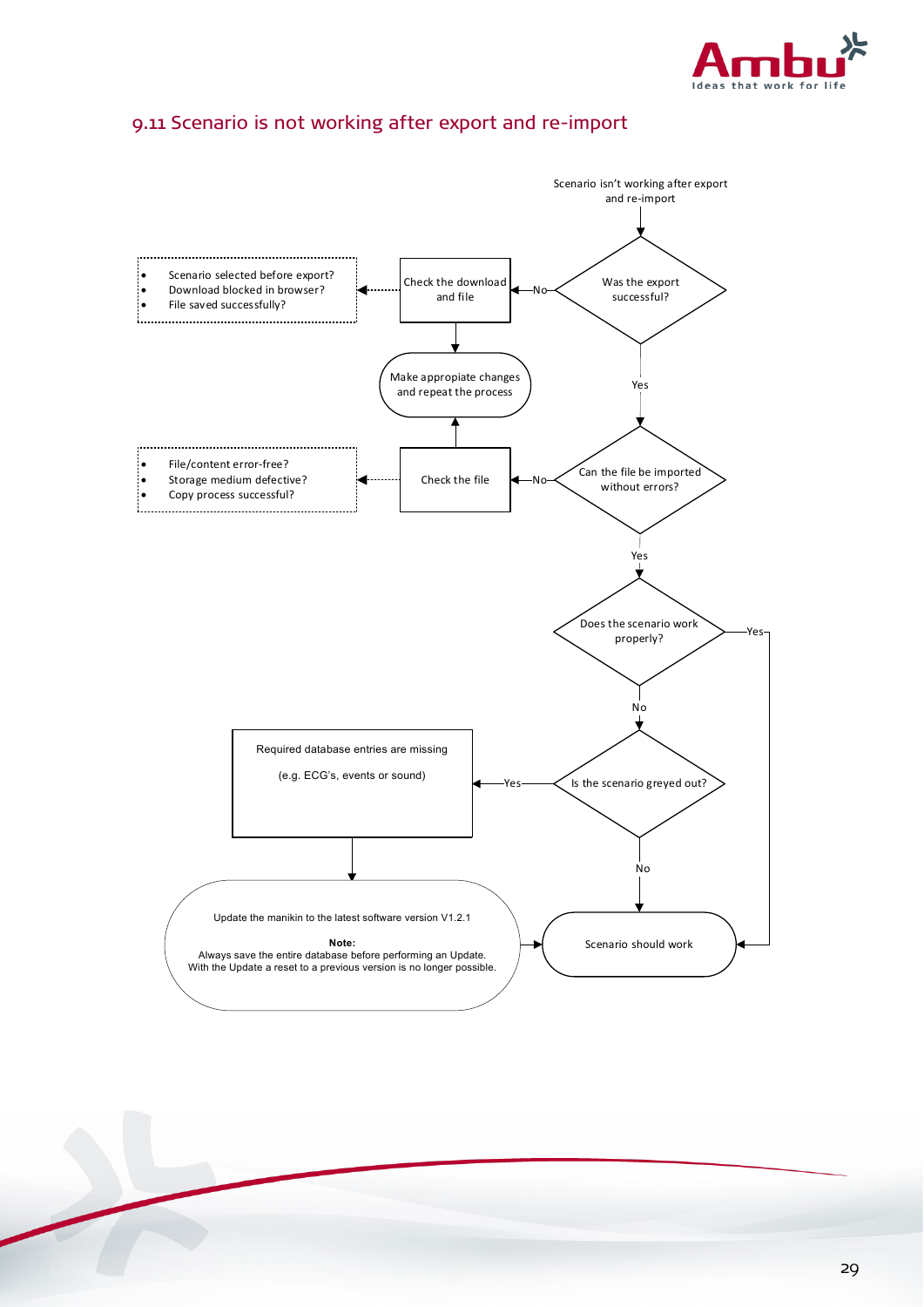![](_page_30_Picture_0.jpeg)

# <span id="page-30-0"></span>10. Manikin configuration (Ambu.login/config)

### <span id="page-30-1"></span>10.1 Language file is not working

![](_page_30_Figure_3.jpeg)

### <span id="page-30-2"></span>10.2 Language file: Characters are not displayed correctly

![](_page_30_Figure_5.jpeg)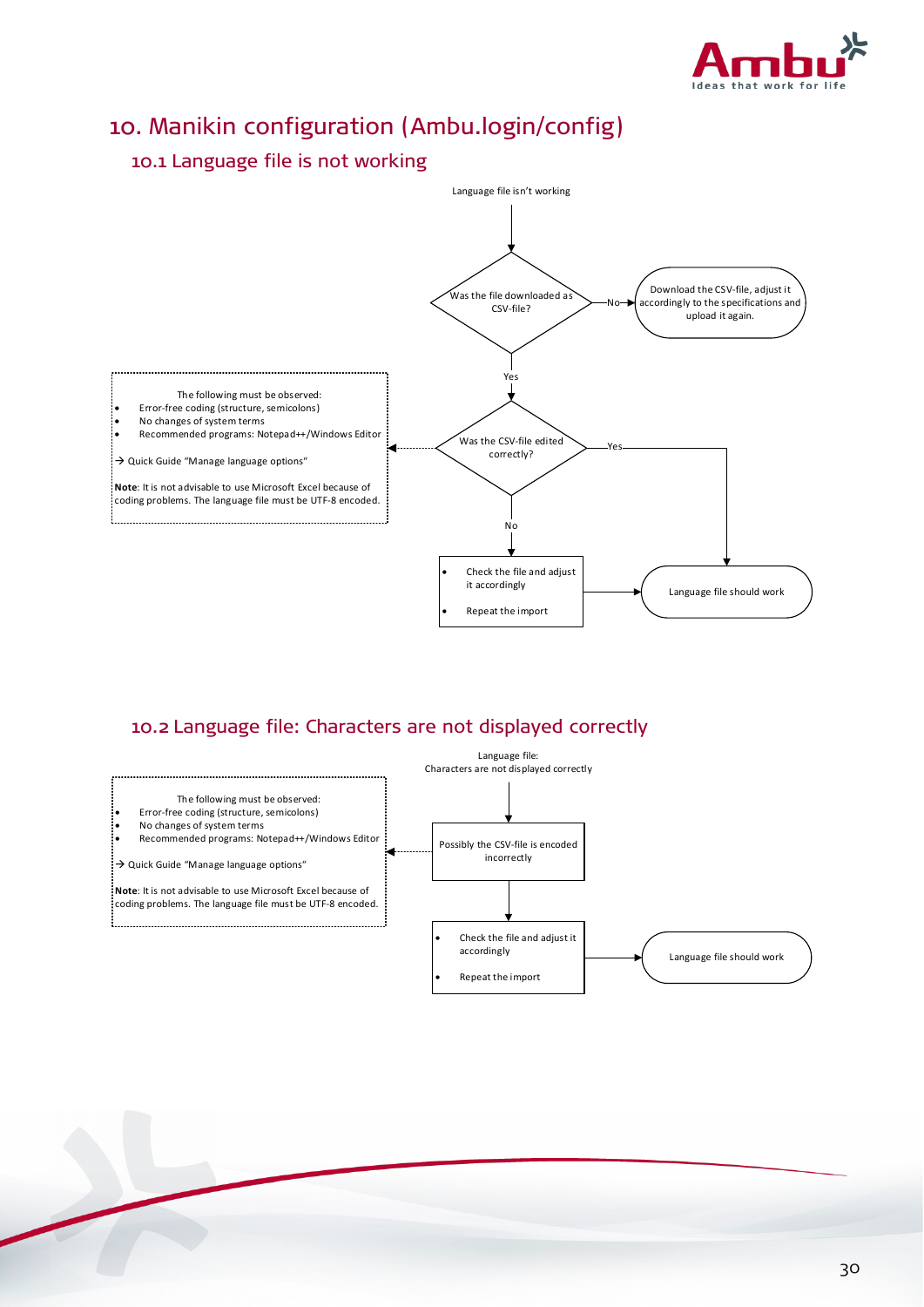![](_page_31_Picture_0.jpeg)

# <span id="page-31-0"></span>10.3 Hard reset of manikin is not possible

![](_page_31_Figure_2.jpeg)

![](_page_31_Picture_3.jpeg)